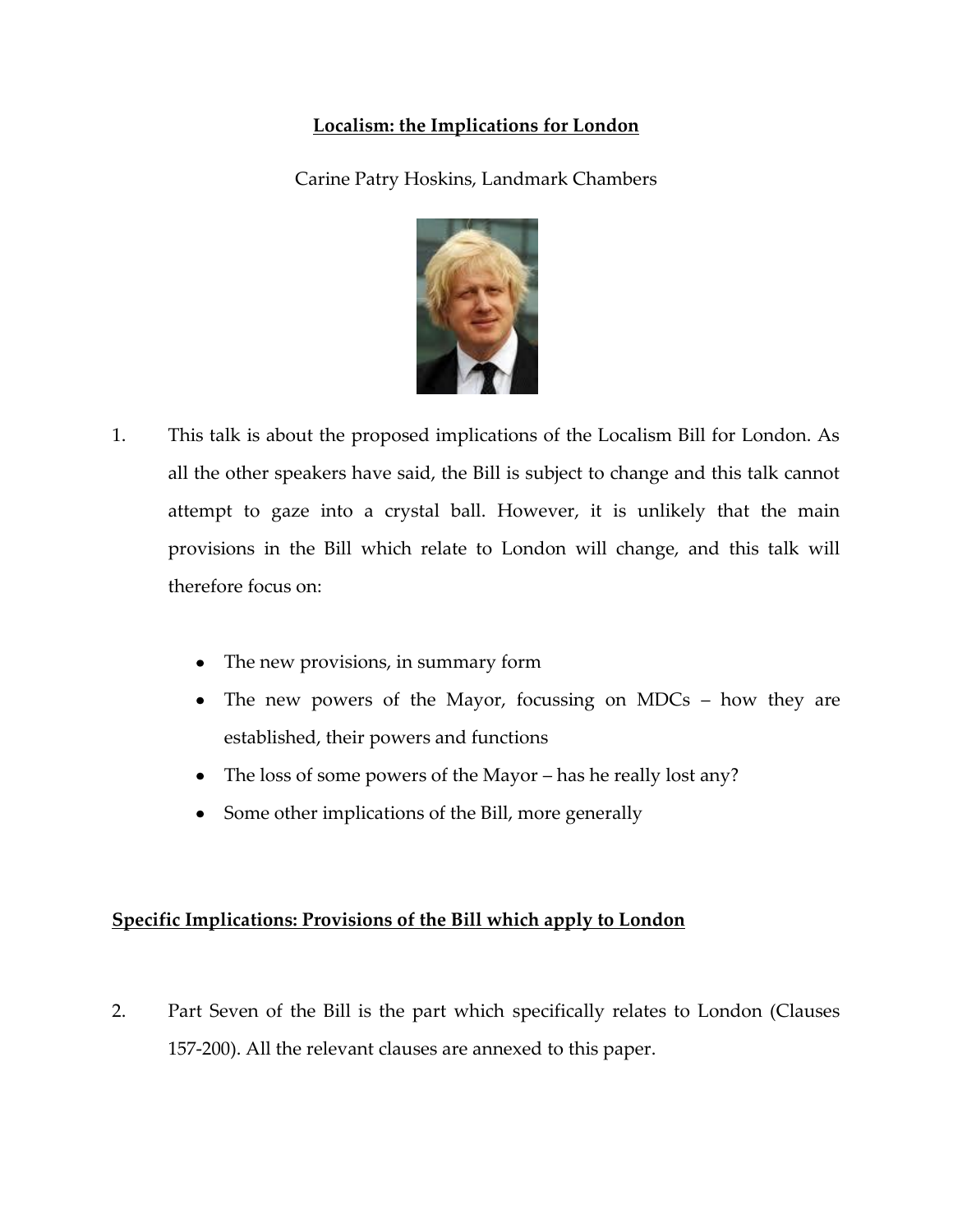3. This talk cannot hope to discuss every single change and potential implication. However, in very general terms, these parts aim to provide the Mayor of London with additional housing and regeneration powers.

## *Who Has Been Abolished?*

4. The London Development Agency (LDA) and GOL (Government for London) have been abolished and the Homes and Community Agency (HCA) will transfer its functions to the GLA.

## **The Mayor's New Powers**

*New GLA Powers: In General Terms*

- 5. The Greater London Authority (GLA) will be given a range of new powers, to include:
	- The removal of various limitations on their general power  $\bullet$
	- $\bullet$ Housing and regeneration powers, to include compulsory purchase powers
	- Homes and Community Agency (HCA) functions and holdings in London
	- $\bullet$ The LDA's functions for regeneration and management of European funding
	- Powers to set up Mayoral Development Corporations (MDCs) with planning powers for identified regeneration area (more of this in a moment).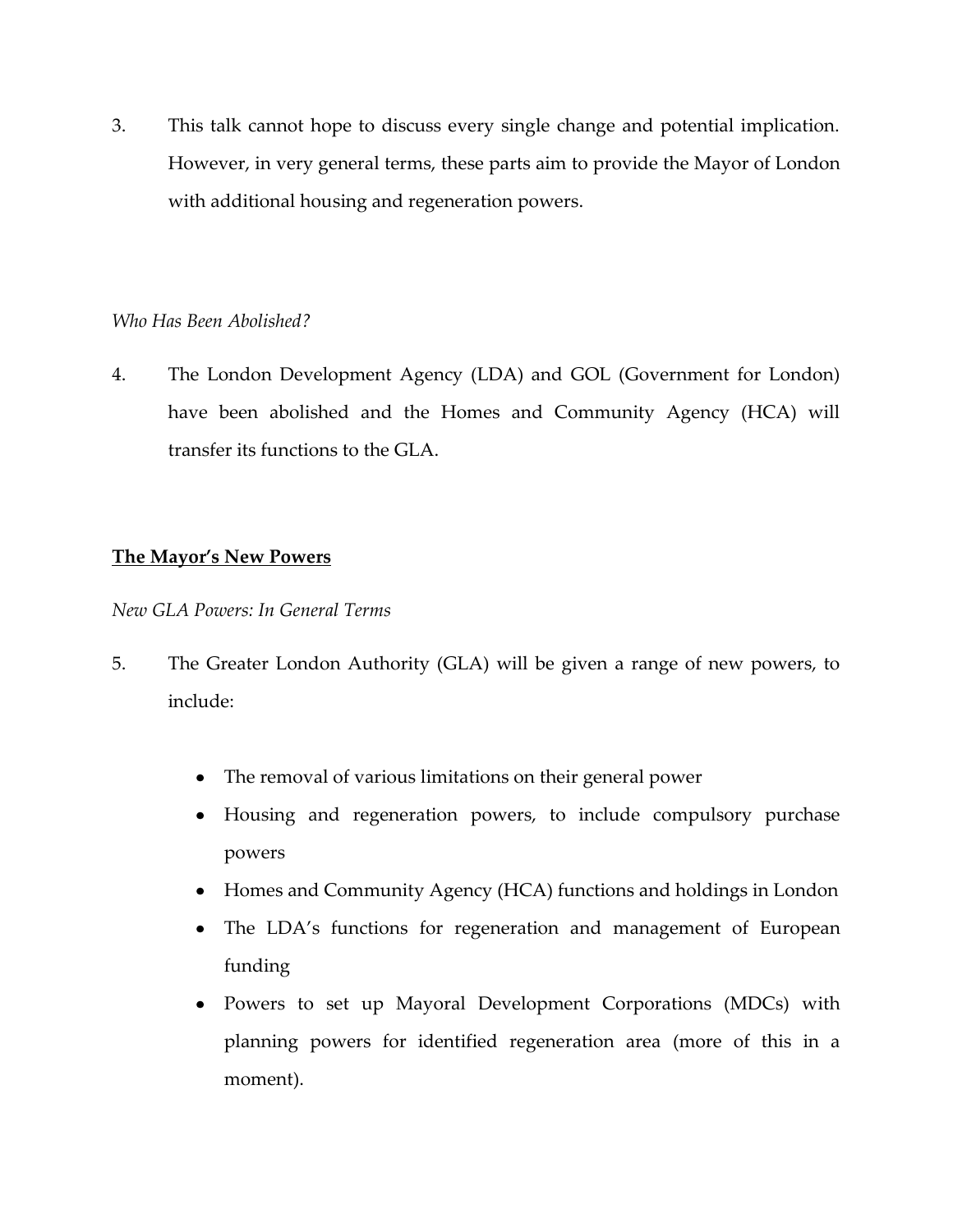- A new (and wide) general power to ministers which allow them to delegate their functions to the Mayor, where such functions do not consist of a power to make regulations or other instruments of a legislative character, or a power to set fees or charges.
- 6. As such, it can be said that the aim is that the GLA will become an all-purpose strategic authority for investment in housing and regeneration in London.

## *MDCs – Establishment*

 $\overline{\phantom{a}}$ 

- 7. Mayoral Development Corporations are a completely new concept, and therefore this talk dedicates a little time to them. Chapter 2 in Part 7 deals with MDCs, and they are intended to be the Mayor's new tool for securing regeneration of areas of London, as he sees fit. The powers and functions of these corporations are, at least in theory, very wide indeed. In theory at least, these MDCs can become the local planning authority for the area which they represent. We also already know that the Mayor is planning one MDC – relating to the Olympic site (see further below).
- 8. First a relevant area needs to be identified. Clauses 168-171 deal with the establishment of MDCs and allow the Mayor to designate **any** area (or parcel of areas) in London as a '**mayoral development area".** Before doing so, he must ensure that:
	- (a) He has consulted the various individuals and bodies specified in the Bill<sup>1</sup> and taken into account their comments<sup>2</sup>; and

 $^1$  See clause 168(4): The London Assembly, each constituency member of the London Assembly affected, each MP affected, each London Borough Council affected, the Common Council of the City of London if affected, Inner and Middle Temple if affected and any other person whom the Mayor considers it appropriate to consult.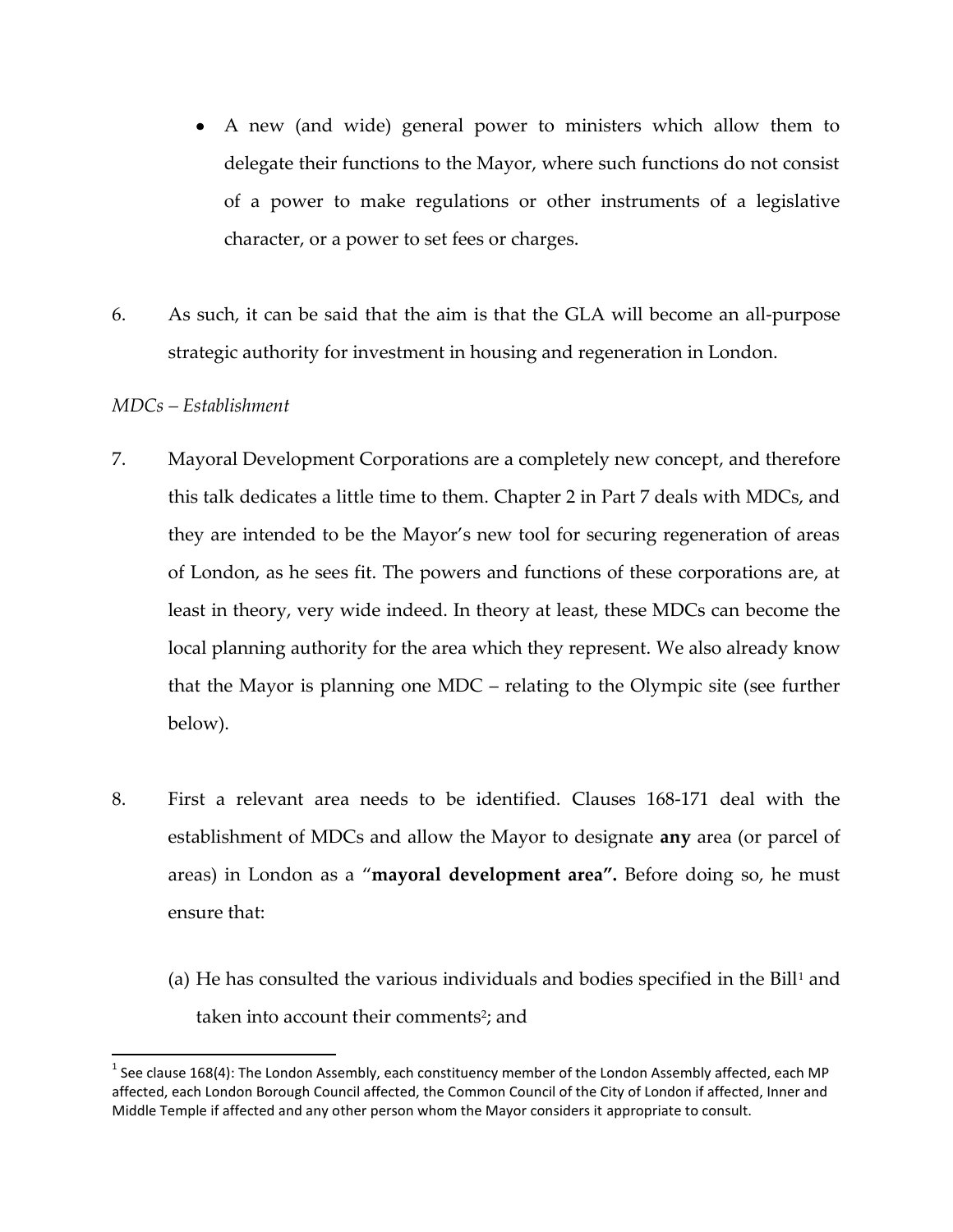- (b) He considers that the designation of the area is **expedient** for furthering any one or more of the GLA's principal purposes<sup>3</sup>. These "**principal purposes**" are:
	- (1) Promoting economic development and wealth creation in Greater London;
	- (2) Promoting social development in Greater London; and
	- $(3)$  Promoting the improvement of the environment in Greater London<sup>4</sup>.
- 9. If the Mayor does decide to designate a Mayoral Development area, he must give it a name, publicise it, and tell the Secretary of State of the designation<sup>5</sup>. Thereafter the Mayor can alter the boundaries of such an area, so as to exclude land only (not add land), subject to consultation $^6\!\!$ .
- 10. In order to establish a Mayoral Development Corporation, the Secretary of State becomes involved. Once the Mayor has informed him of a relevant designation, the Secretary of State (by order) establishes an MDC, must give it the name the Mayor has chosen and it then becomes a body corporate<sup>7</sup>. If the Mayor wishes to make alterations to the relevant area, the Secretary of State has power to amend the relevant order<sup>8</sup>.

*MDCs: Object and Main Power: Clause 172*

 $<sup>6</sup>$  Clause 170.</sup>

 $\overline{\phantom{a}}$ 

 $<sup>7</sup>$  See clause 169.</sup>

 $2$  See clause 168(3)(c).

 $3$  See clause 168(3)(a).

 $^4$  Principal purposes of the GLA are set out at section 30(2) of the Greater London Authority Act 1999.

 $<sup>5</sup>$  See clause 168(5).</sup>

<sup>&</sup>lt;sup>8</sup> Clause 170(4)(b).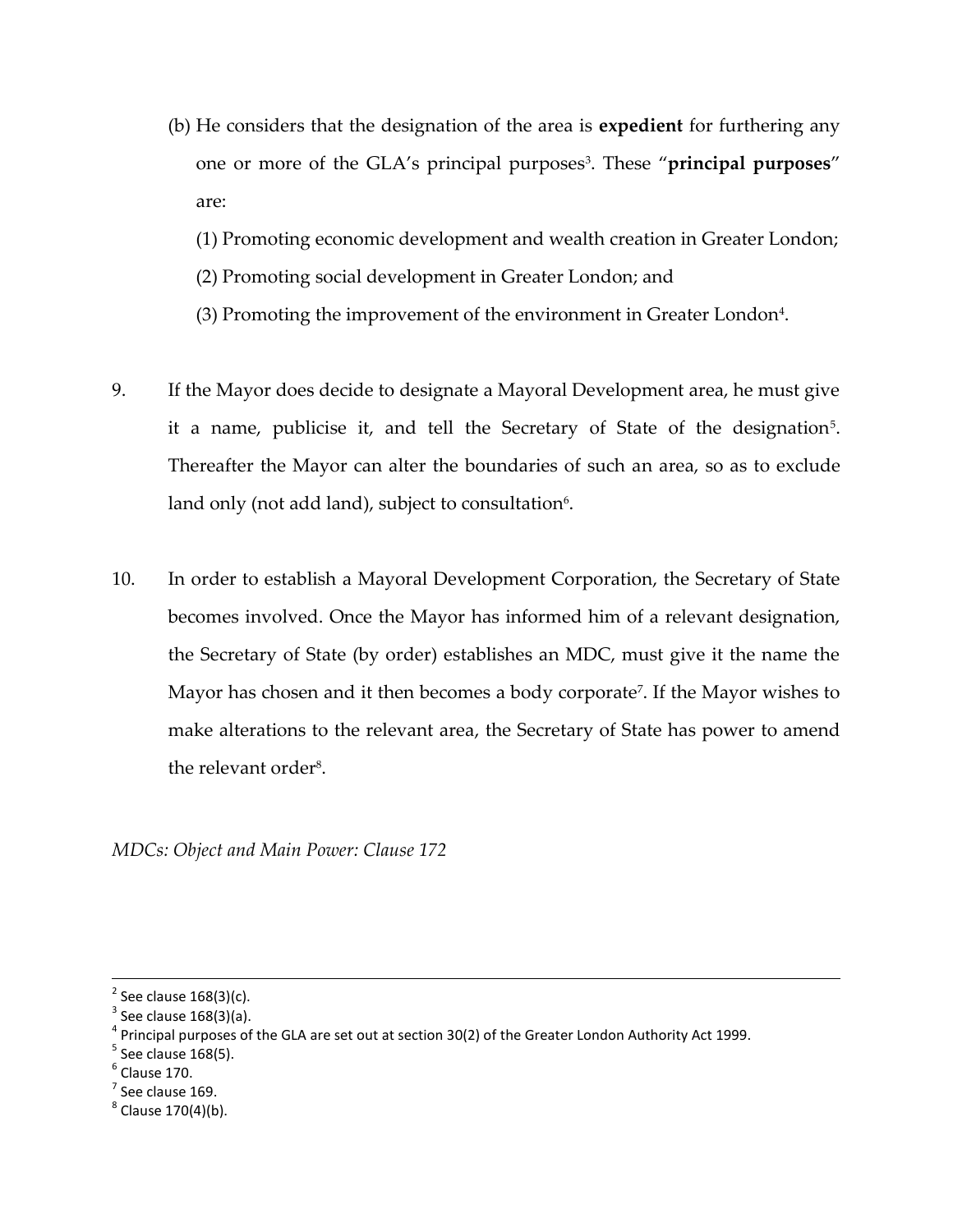11. So what are these MDCs actually for? Clause 172(1) provides that 'the object of a MDC is to secure the regeneration of its area' and 172(2) that it 'may do anything it considers appropriate for the purposes of its object or for purposes incidental to those purposes' – so in theory at least, a pretty wide general power. It also has 'specific powers' (which have to be exercised for the purpose of its object), some of which are defined further in the Bill.

## *MDCs: Planning and Infrastructure Functions: Clauses 173-176*

- 12. These clauses make provision for the MDC to become the local planning authority for the purposes of Plan-making, development control and neighbourhood planning. In theory at least, local authorities who previously held those roles would have no further part to play in the regeneration of their own area. However, the Bill provides for a number of ways in which the Mayor may choose not to wrestle power away from the authorities.
- 13. First, note that the Bill provides that the Mayor '**may**' decide that the MDC should be the authority for these purposes – presumably he may decide that it should not, or should only be the authority for some of these purposes. Again, he may only make such decisions subject to consultation requirements<sup>9</sup>. Presumably therefore, a case can be made at that stage as to why in particular circumstances, the MDC should not be the planning authority for all purposes.
- 14. Further, clause 174 specifically provides that the Mayor may enter into arrangements for 'discharge of, or assistance with' planning functions. In

 $\overline{\phantom{a}}$ 

<sup>&</sup>lt;sup>9</sup> See clause 173(8)-(10).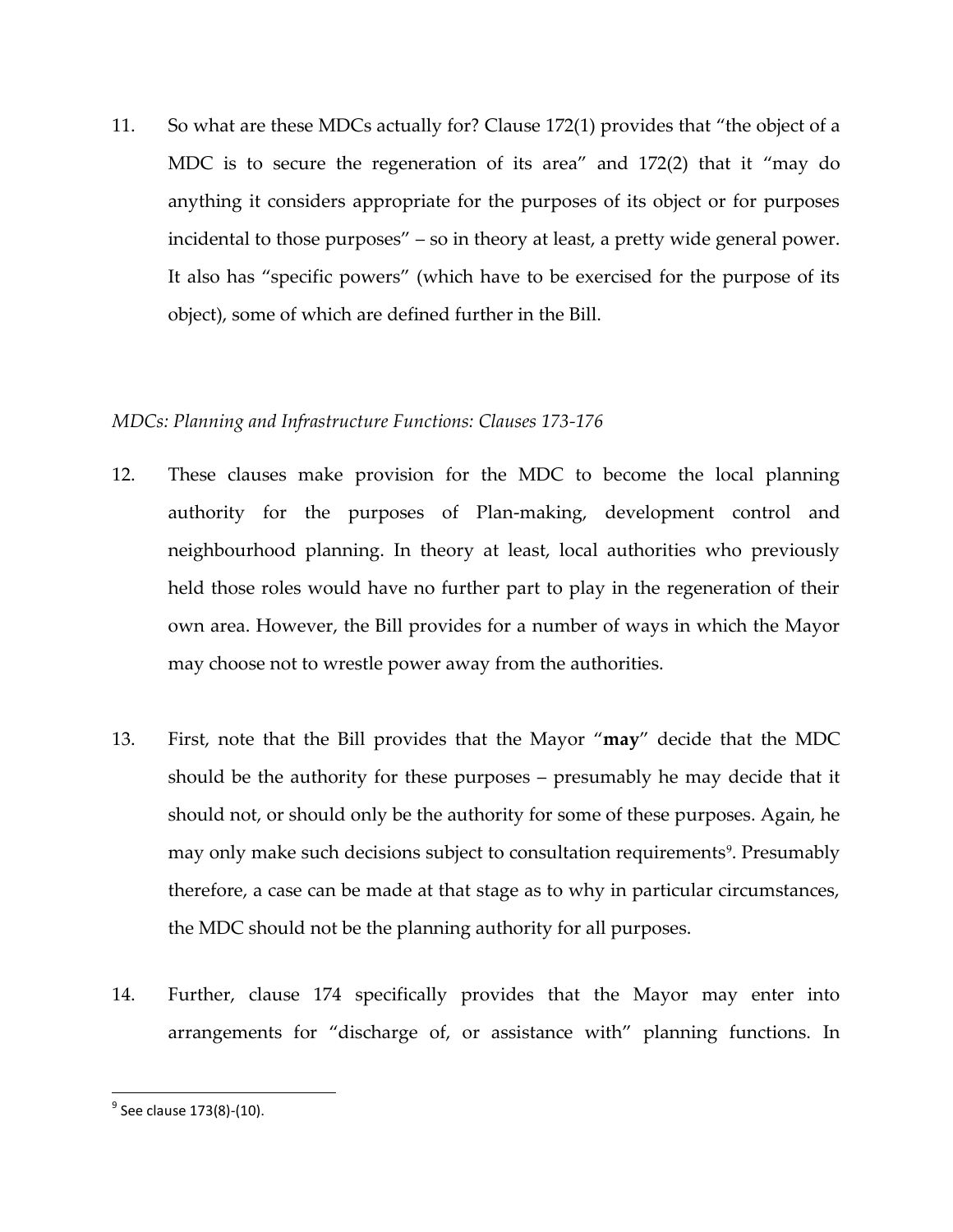essence, the Mayor may make arrangement with relevant London boroughs for the discharge of its development control functions, in whole or in part, or alternatively may ask for assistance from the relevant London Boroughs in the discharge of any of its functions. What 'assistance' means in this context – no one knows as yet. Planning functions may also be removed from an MDC or restricted (clause 175).

15. Finally under planning functions, an MDC 'may provide infrastructure' and 'may facilitate the provision of infrastructure' by way of acquisition, construction, conversion, improvement or repair. Infrastructure is defined in the Bill (clause 176(4)) and includes services, roads, retail or business facilities, health or educational facilities and social or community facilities.

#### *Land Functions: Clauses 177-181*

- 16. The land functions enable an MDC to carry out (or facilitate) a range of specified activities including the regeneration or development of land and the bringing about of the effective use of land<sup>10</sup>. An MDC may also acquire land by agreement in its area or elsewhere.
- 17. With the authorisation of the Secretary of State and consent of the Mayor, an MDC can compulsorily acquire land or new rights over land within its area $^{\rm 11}.$ Again, this can be in its area or elsewhere in Greater London.12. Further, the GLA may over-ride easements, extinguish public rights of way and have powers in

 $\overline{\phantom{a}}$  $10$  Clause 177.

 $^{11}$  Clause 178.

 $12$  Clause 178(7).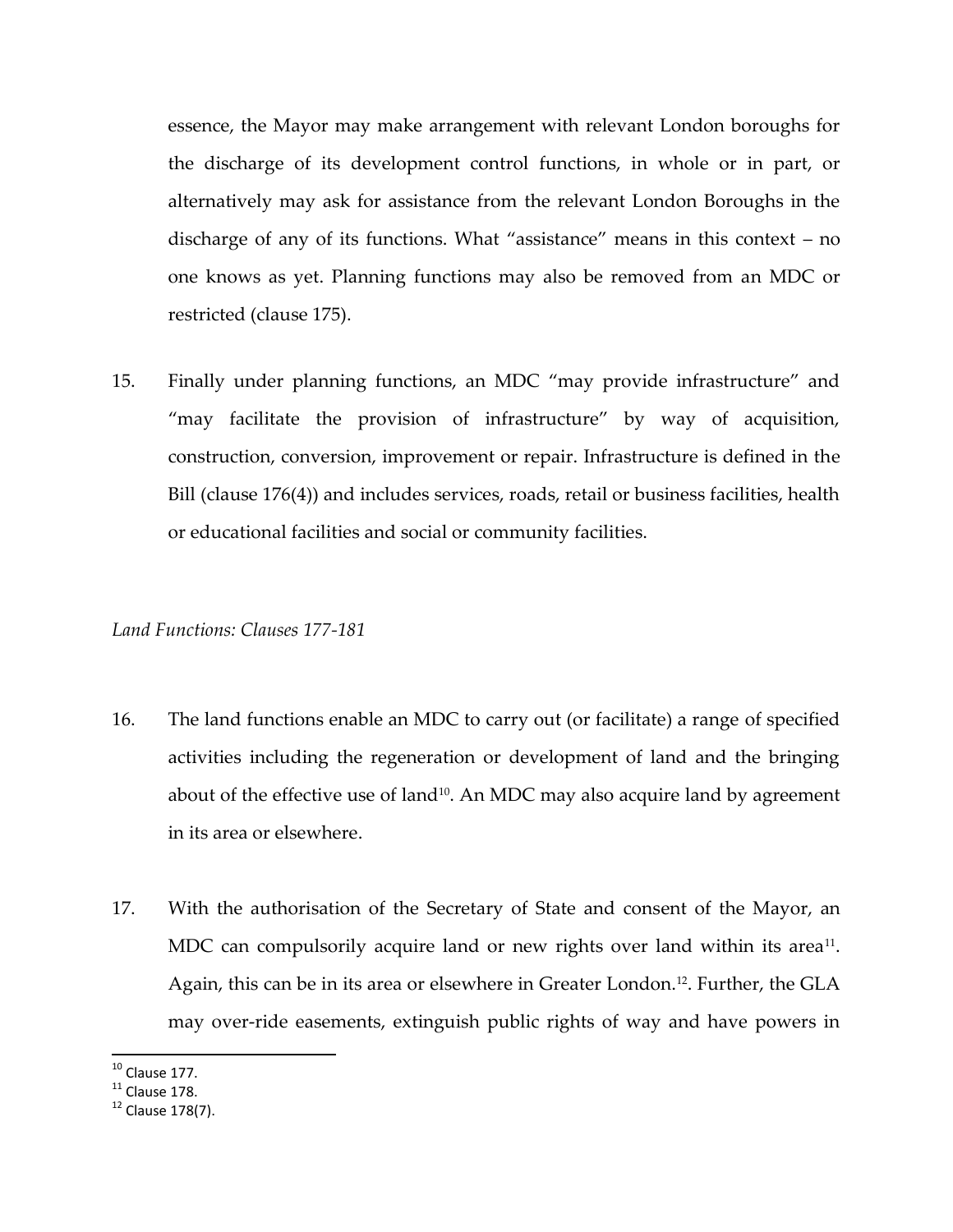relation to burial grounds and consecrated land<sup>13</sup> . An MDC would not be entitled to dispose of land for less than best consideration unless the Mayor consents, but this does not apply to granting or assigning a short tenancy of seven years or  $less<sup>14</sup>$ .

*Other Functions: Clauses 182-185*

- 18. There are then various additional powers, which can be summarised briefly as follows:
	- (a) An MDC can adopt a private street by the service of an adoption notice, making it a highway maintainable at public expense. A local authority can appeal this (by way of section 157 of the Local Government, Planning and Land Act 1980);
	- (b) An MDC can carry on any business, and form or acquire bodies corporate<sup>15</sup>;
	- (c) An MDC may give financial assistance to any person, in any form and on such terms as it considers appropriate<sup>16</sup>; and
	- (d) An MDC may be given powers in relation to discretionary relief from nondomestic rates<sup>17</sup>, presumably in pursuit of its regeneration powers.

*Dissolution: Clauses 186-188*

l

 $13$  Clause 179.

 $14$  Clause 180.

 $15$  Clause 183.

 $16$  Clause 184.

 $17$  Clause 185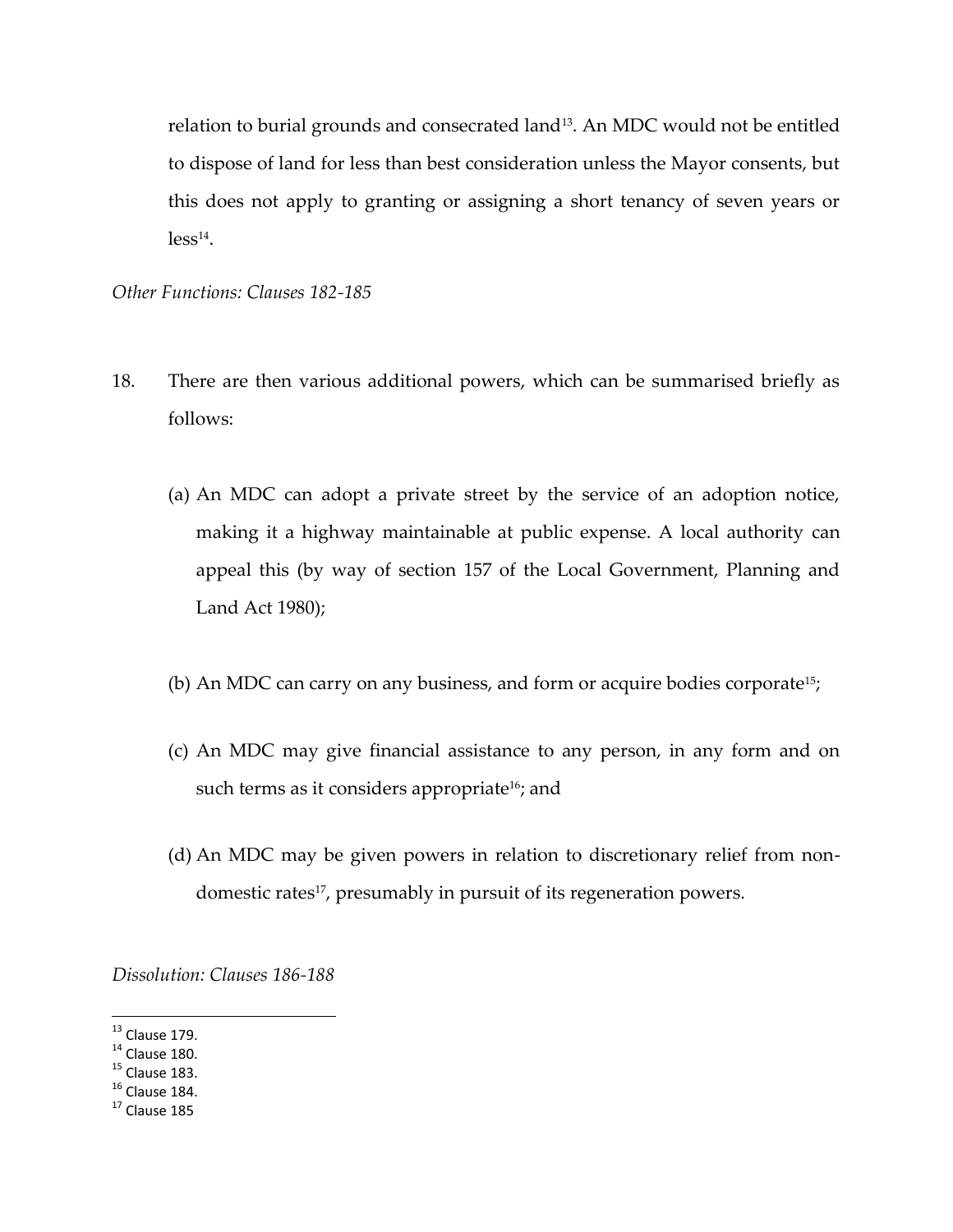- 19. Clause 186 provides that the Mayor is obliged to review the continuing in existence of MDCs, and by Clause 187 he may also transfer any MDC property, rights or liabilities to (1) the GLA; (2) a functional body other than the MDC; (3) a London borough council; (4) the Common Council of the City of London; or (5) (rather beautifully) anyone else. This must be with the consent of the body concerned.
- 20. It is proposed that an MDC may only dissolved if it has no property, rights or liabilities vested in it, and can only be dissolved if the Mayor requests the Secretary of State to revoke the order which established it. However, if the Secretary of State receives such a request, he must give effect to it $^{\scriptscriptstyle 18}$ .

## *Clauses 189-193*

21. Peruse these at your leisure; they contain general provisions for the transfer of rights, property and liabilities under a transfer scheme, and for guidance and/or directions to be given to the MDC by the Mayor.

*So what are these MDCs all about?*

22. They are intended to speed up regeneration of London in certain areas, which is certainly the case with some areas where a large number of local authorities and bodies are currently involved in the relevant decision-making.

 $\overline{\phantom{a}}$ 

 $^{18}$  Clause 188.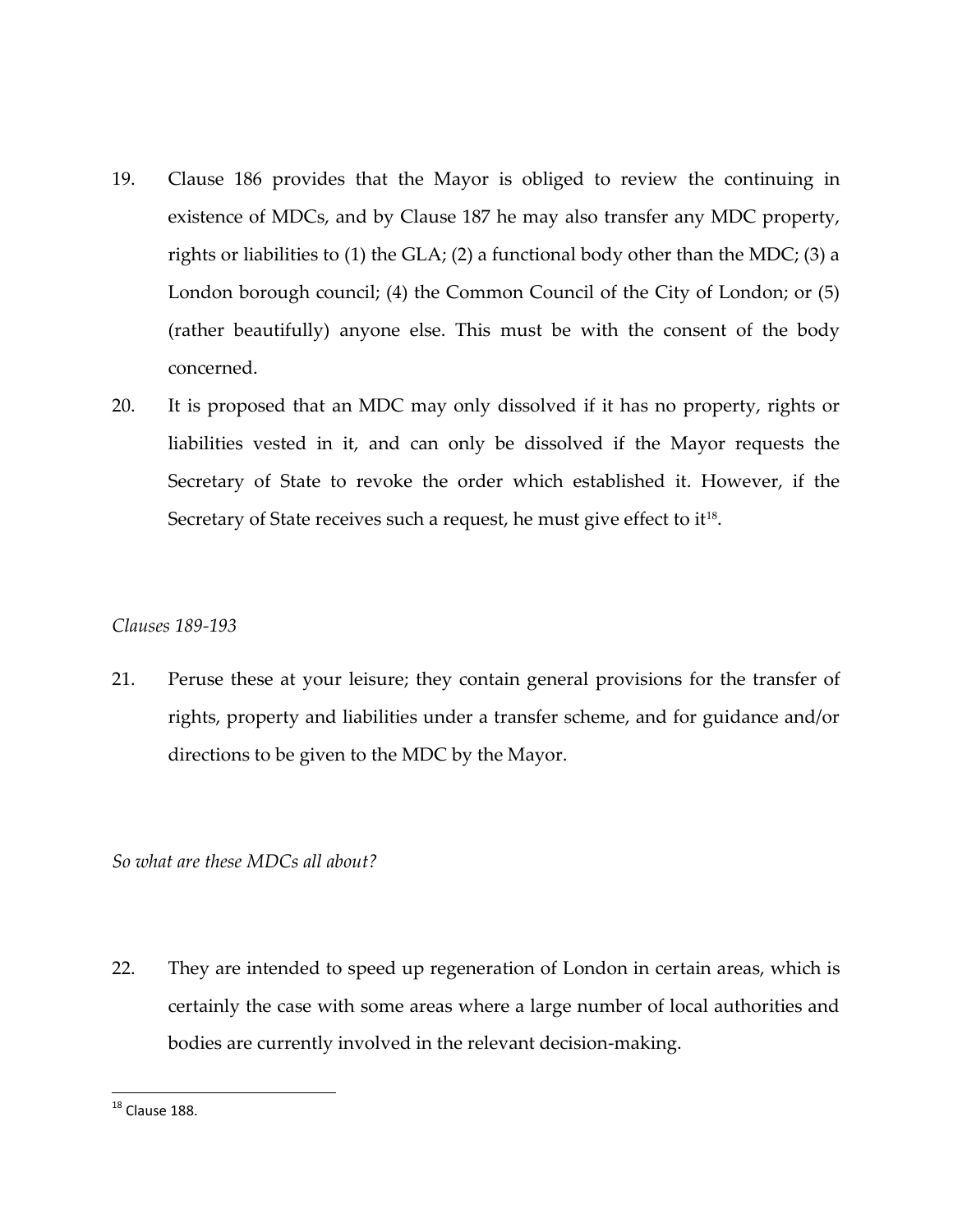- 23. Boris Johnson has been talking up the prospect of MDCs for a considerable period of time now. At a meeting of the London Congress in May 2010 on 15 June 2010, the Mayor set out his vision on the future powers of the GLA and noted that in London, the Olympic Park development and regeneration of the surrounding areas involved seven different bodies, which he said led to delays, confusion and duplication. He welcomed the proposed creation of MDCs and noted that the the Olympic Park Legacy Company (OPLC) should be reformed as an MDC, reporting directly to the Mayor and which would be democratically accountable to Londoners. The Government confirmed in October 2010 that the powers and functions of the OPLC would be transferred to an MDC<sup>19</sup>. No further MDCs have been confirmed as in the pipeline as yet.
- 24. It should be noted that the approach to the Olympic site has not met with universal approval. Directly in response to the Mayor's vision set out at the London Congress, the umbrella body London Council wrote a letter to Communities secretary Eric Pickles, setting that the capital's local authorities wanted any new MDC's planning powers to be be shared with the Olympic boroughs. As we have seen, this would be possible under the current provisions – but whether it will happen remains to be seen.

*Clause 194*

 $\overline{\phantom{a}}$ 

25. Tucked in away at the end is a very general provision that ministers will now have the power to delegate their functions to the Mayor, where the functions do

<sup>&</sup>lt;sup>19</sup> See Statement of Bob Neill, Parliamentary Under Secretary of State for Communities and Local Government, on the 20 year vision of the OLPC on 7 October 2010.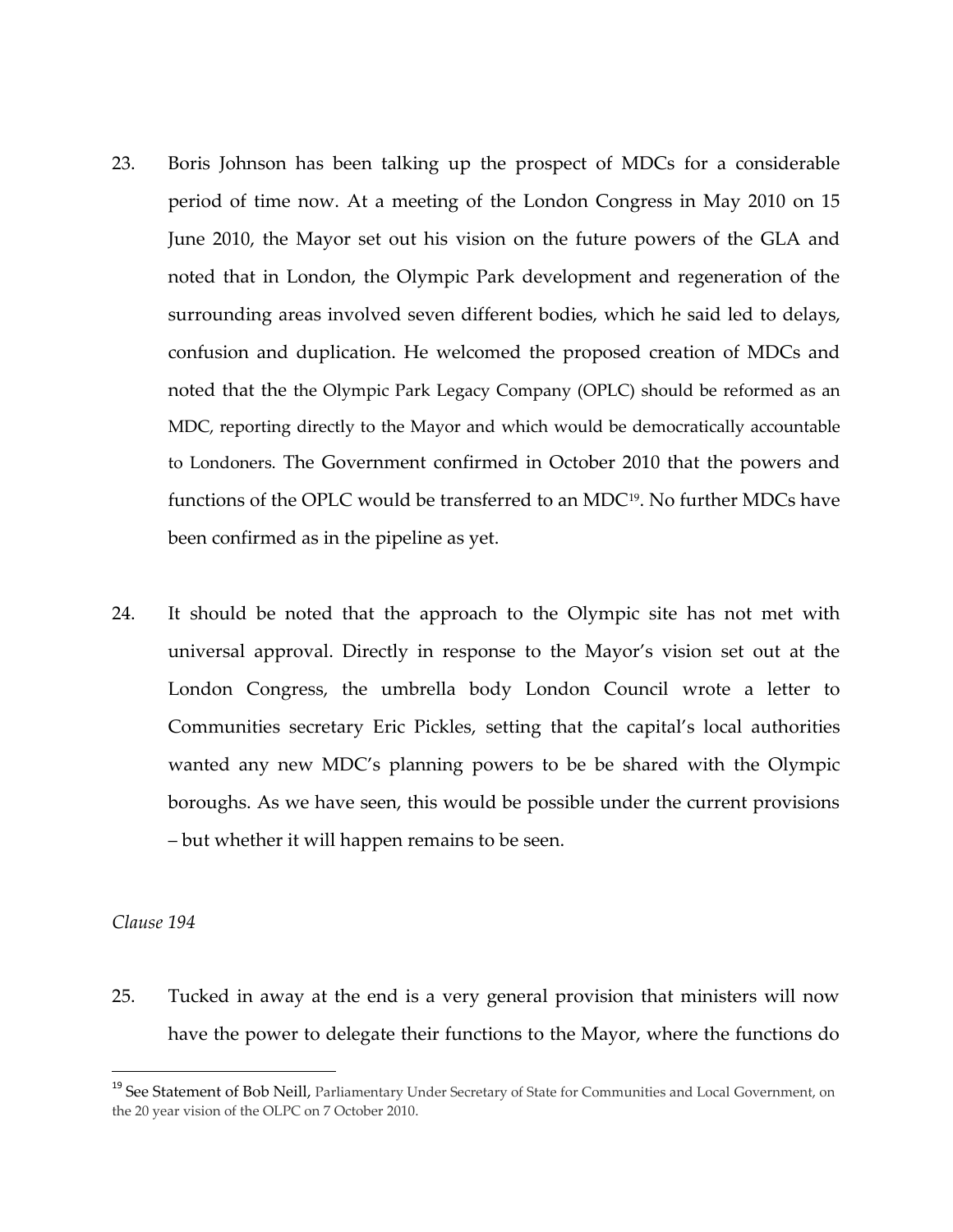not consist of a power to make regulations or other instruments of a legislative character or to set fees or charges. I will leave you to speculate as to the sorts of functions ministers might want to delegate to the Mayor, but potentially this is a very wide power indeed.

## **Has the GLA Lost Anything in Return?**

- 26. So Boris Johnson has some significant new planning powers, if he chooses to use them. But has he lost any?
- 27. Interesting this one. For many months prior to the publication of the Bill, it was said that the GLA would retain powers to consider only the largest planning applications and that powers to consider many of the other major schemes currently considered by the Mayor would be returned to the London boroughs. This power to call in applications of strategic importance for his own determination was given to the Mayor by section 2A of the Town and Country Planning Act 1990 (as amended).
- 28. The Localism Bill was published with a Media Briefing Note, stated to be a briefing note on the provisions of the Bill, which specifically says<sup>20</sup>:

'Boroughs will be given control over more of the major local planning decisions that affect their local communities. The Mayor will only consider the largest planning applications in future'.

29. However, a close examination of the Bill discloses no provisions to that effect<sup>21</sup>, and indeed the only amendment to section 2A of the 1990 Act is contained within

 $\overline{\phantom{a}}$ 

<sup>&</sup>lt;sup>20</sup> To be found at http://www.communities.gov.uk/news/newsroom/1794971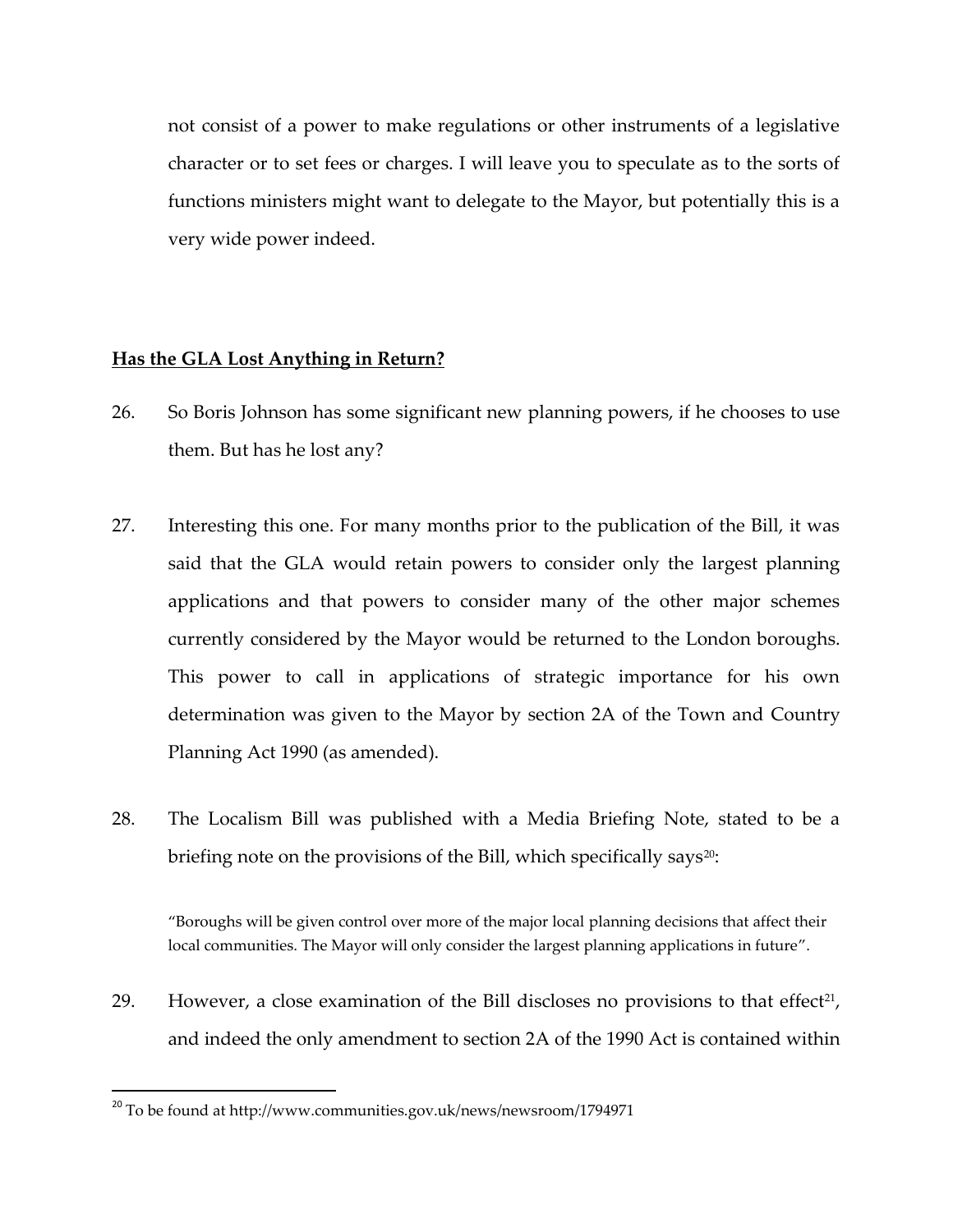Schedule 22 of the Bill, paragraph 29 of which provides that the Mayor's call in powers will not apply if the authority in question is an MDC – this would make sense, as the Mayor would presumably not wish to call in his own applications which his own MDC was determining. However, there is no other amendment to section 2A.

- 30. So presumably this has been shelved for the moment, or alternatively perhaps it is being considered for amendment separately. So no *quid pro quo* for local authorities on this one at the moment.
- 31. The Bill does introduce some limited new powers of scrutiny. London Assembly members will be given powers to reject Mayoral Strategies<sup>22</sup> (with a two-thirds majority). This is the first time the members will have any real power $^{\scriptscriptstyle 23}$ .

## **Localism Bill Generally: Implications for London**

- 32. There is no doubt that the Bill has a long way to go and contains a large number of rather unanswered questions. I would hazard a guess that some key questions for London are as follows:
	- (1) Will the Mayor actually use his powers to set up MDCs? The short answer is yes. It has been confirmed that one will be set up for the Olympic site,

 $\overline{a}$ 

 $^{21}$  I personally undertake to provide whoever can find the provision in the Bill with £20 and a drink. I've tried, and I can't see it.

 $22$  Introduced by the section 41 of the Greater London Authority Act 1999.

 $23$  See clause 199 of the Bill.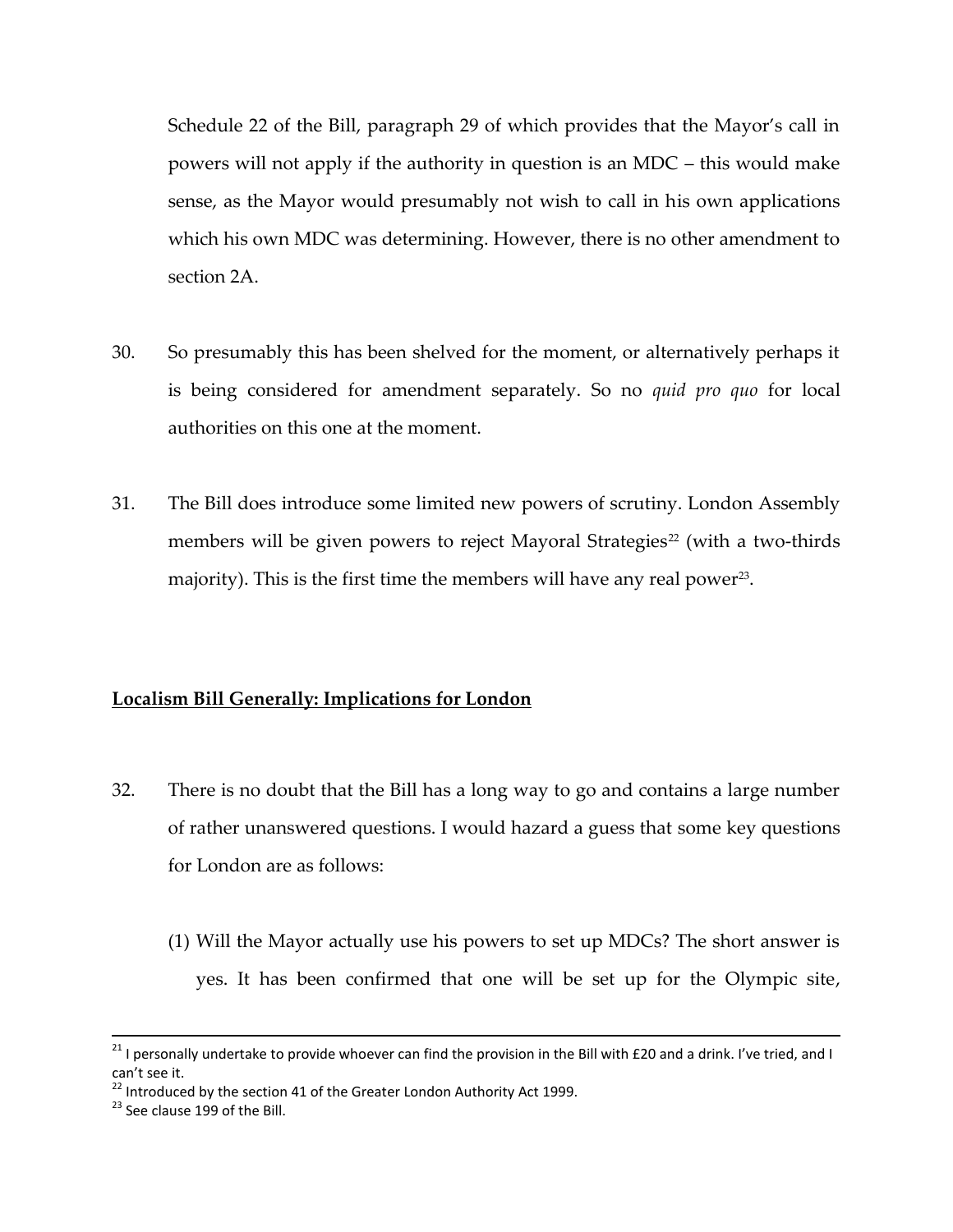although there are no others in the pipeline. Potentially, they could be set up everywhere, and span a large number of boroughs – is this in fact antilocalism?

- (2) This talk has not focussed on 'neighbourhoods', as this was the remit of Stephen in his earlier talk. However, new 'neighbourhoods' are a key concept in the Localism Bill. Are these really needed in London? London already has more than 600 'wards' – is there a need for an even smaller area of democratic control? There is a lack of detail about how neighbourhood planning would work, but will we simply see the more well off neighbourhoods taking advantage of this new concept?
- (3) Assets of Community Value again these are outside the remit of this talk, but which a local community will have priority in taking over. This concept can be used by groups seeking to stifle development, for example if a key building or open space within a development area were added to the register. Local people will be able to campaign for certain spaces and places to be on the register as a way of suppressing value and development potential. Interestingly for London, it may also make large scale land assembly more difficult as large sites in London tend to have some 'community asset' within them which may need to be re-provided in a different form to facilitate regeneration;
- (4) Will referenda be used in London, and what for? As you know, 5% of the population of a designated area will need to request a referendum. The average ward population in London is about 12,000. 5% of this is 600 people.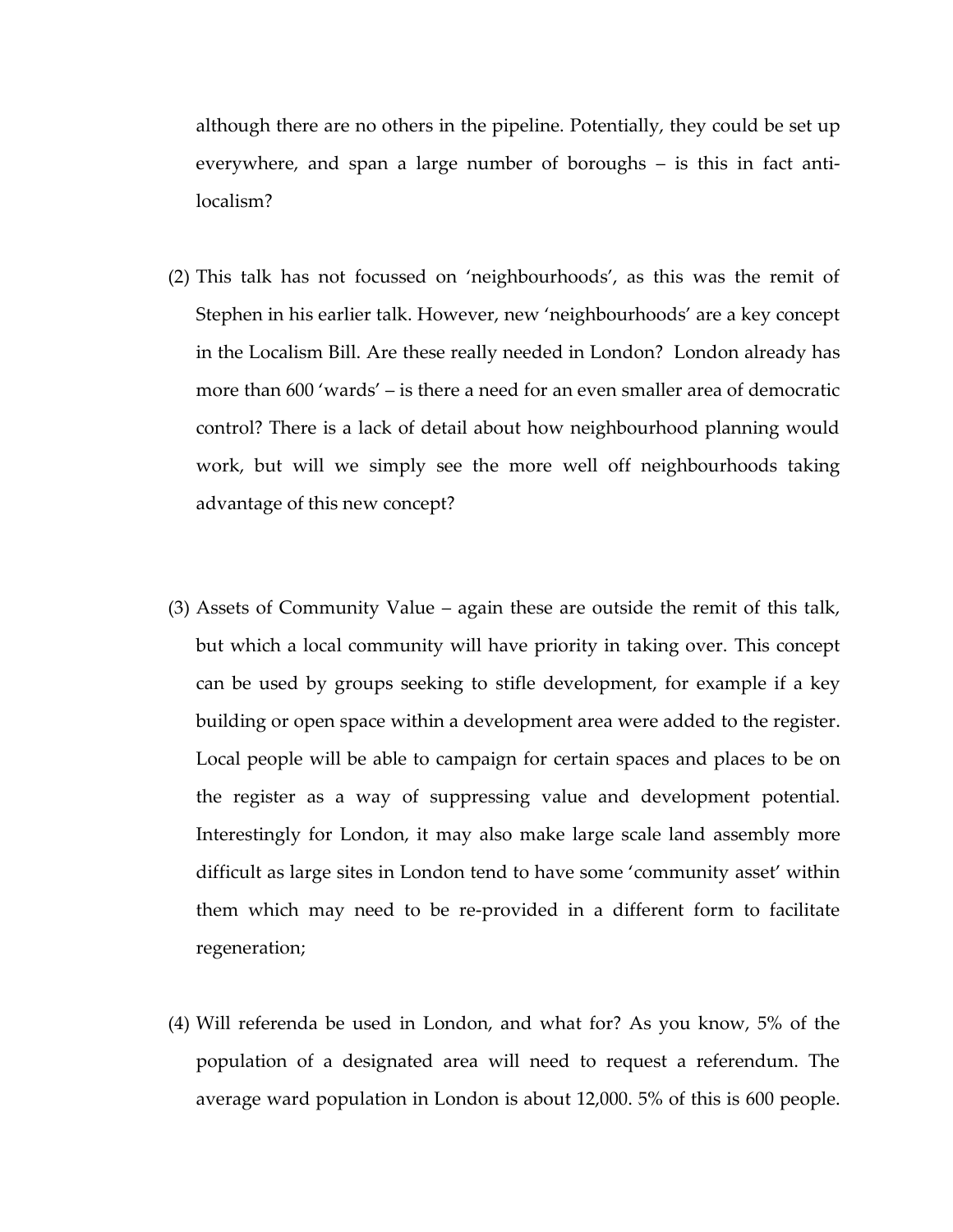On a controversial issue, it should be very easy to obtain this number of signatories (and the Bill allows people to sign up for a referendum electronically). No doubt, political parties will call for such referenda on a regular basis, but they may also be triggered on any issue, by anyone;

(5) Who are London's winners and losers? As set out above, the Mayor has done very well. Active local residents have done well. London boroughs have done less well – the threat of MDCs looms and their local residents will have a bigger say in everything. As for developers in London, it is a mixed bag. MDCs may speed things up. No third party right of appeal is introduced. Neighbourhood plans and Community assets may yet prove to be serious spokes in the wheels of speedy development in the capital.

Carine Patry Hoskins

Landmark Chambers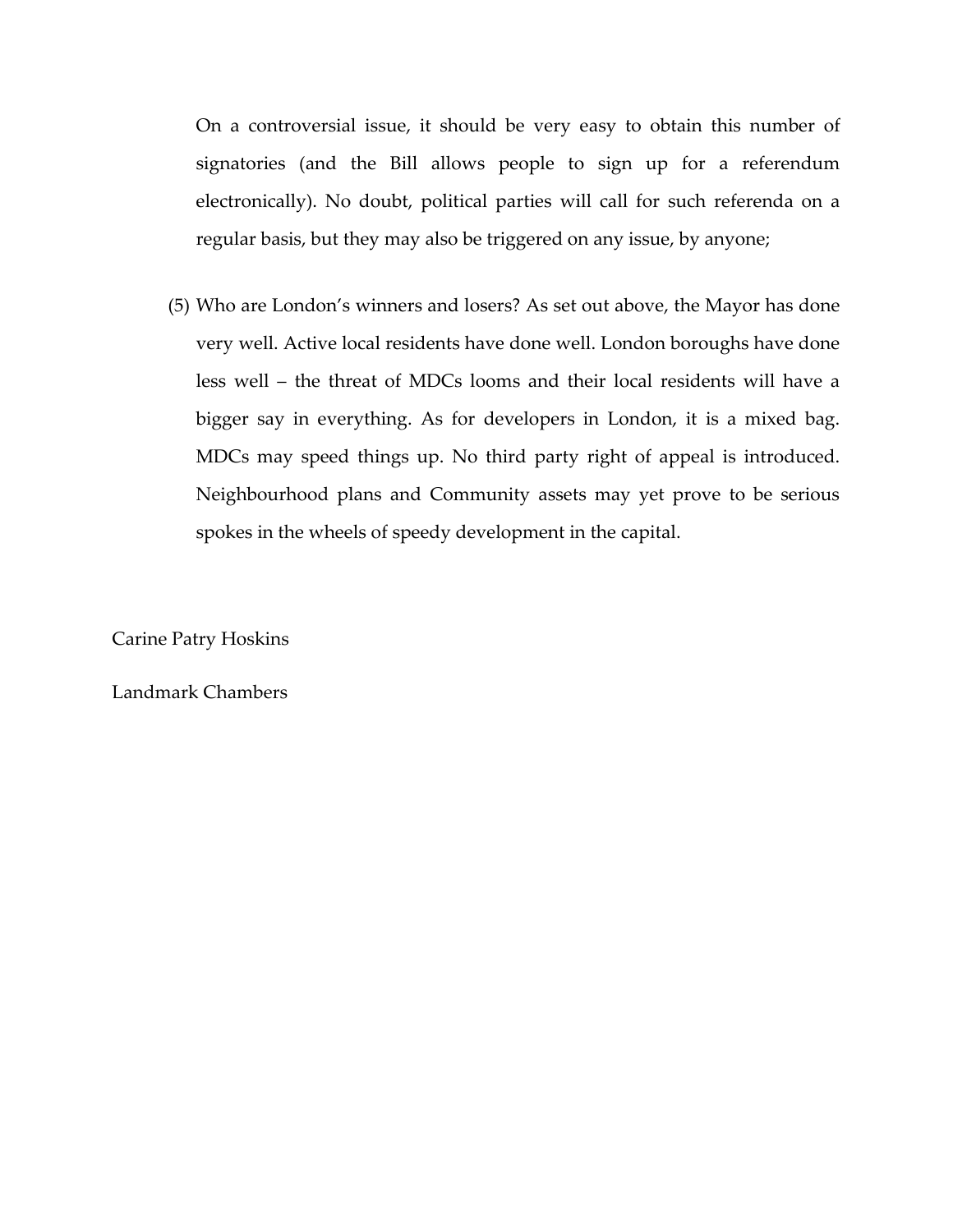**PART 7** LONDON

**CHAPTER 1** HOUSING AND REGENERATION FUNCTIONS

**157 Removal of limitations on Greater London Authority's general power**

(1) Section 31 of the Greater London Authority Act 1999 (limits of the Authority's general power) is amended as follows.

(2) In subsection (3) (prohibition on the Authority incurring expenditure in providing housing or other services) omit paragraph (a) (provision of housing).

(3) Omit subsection (4) (interpretation of reference to provision of housing).

(4) Before subsection (5) insert—

"(4A) The reference in subsection (3) above to providing any education services does not include sponsoring Academies or facilitating their sponsorship."

### **158 New housing and regeneration functions of the Authority**

(1) Part 7A of the Greater London Authority Act 1999 is amended as follows.

(2) In the heading to that Part, after "HOUSING" insert "AND REGENERATION".

(3) Before section 333A insert—

#### *"Functions in relation to land*

### **333ZA Compulsory acquisition of land**

(1) The Authority may acquire land in Greater London compulsorily for the purposes of housing or regeneration.

(2) The Authority may exercise the power in subsection (1) only if the Secretary of State authorises it to do so.

(3) The power in subsection (1) includes power to acquire new rights over land.

(4) Subsection (5) applies where—

(a) land forming part of a common, open space or allotment is

being acquired under subsection (1), or

(b) new rights are being acquired under subsection (1) over land forming part of a common, open space or allotment.

(5) The power under subsection (1) includes power to acquire land compulsorily for giving in exchange for that land or those new rights. (6) Part 1 of Schedule 2 to the Housing and Regeneration Act 2008 (compulsory acquisition of land by the Homes and Communities Agency) applies in relation to the acquisition of land under subsection (1) as it applies in relation to the acquisition of land under section 9 of that Act.

(7) In that Part of that Schedule as applied by subsection (6)—

(a) references to section 9 of that Act are to be read as references to subsection (1),

(b) references to the Homes and Communities Agency are to be read as references to the Authority, and

(c) references to Part 1 of that Act are to be read as references to this Part.

(8) The provisions of Part 1 of the Compulsory Purchase Act 1965 (other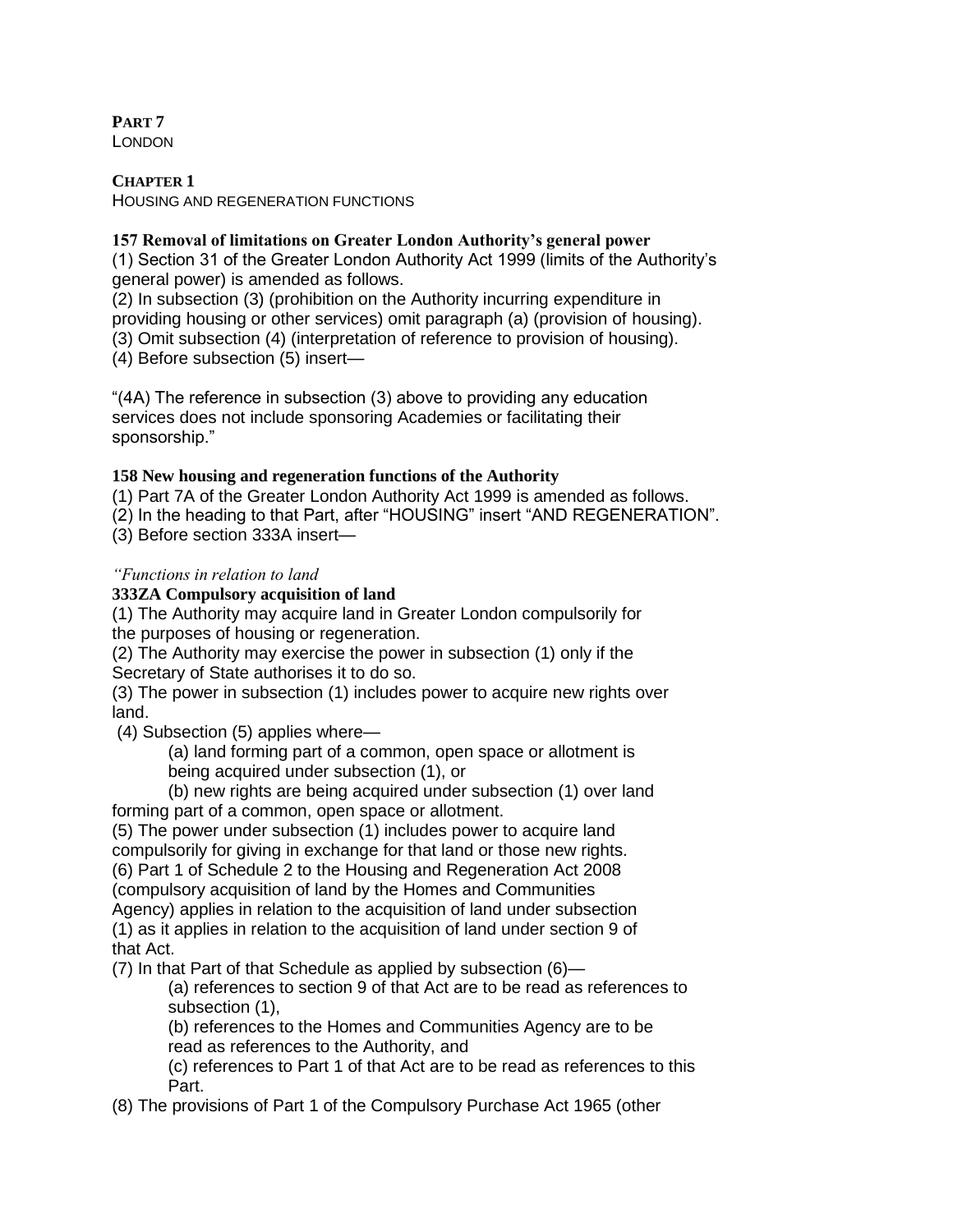than section 31) apply, so far as applicable, to the acquisition by the Authority of land by agreement for the purposes of housing or regeneration.

(9) In this section—

"allotment" means any allotment set out as a fuel allotment, or a field garden allotment, under an Inclosure Act;

"common" has the meaning given by section 19(4) of the Acquisition of Land Act 1981;

"open space" means any land which is—

(a) laid out as a public garden,

(b) used for the purposes of public recreation, or

(c) a disused burial ground.

## **333ZB Powers in relation to land held for housing or regeneration purposes**

(1) Schedule 3 to the Housing and Regeneration Act 2008 (powers in relation to land of the Homes and Communities Agency) applies in relation to the Authority and land held by it for the purposes of housing or regeneration as it applies in relation to the Homes and Communities Agency and its land.

(2) In that Schedule as applied by subsection (1)—

(a) references to the Homes and Communities Agency are to be read as references to the Authority, and

(b) references to the Homes and Communities Agency's land are to the Authority's land held by it for the purposes of housing or regeneration.

(3) Schedule 4 to that Act (powers in relation to, and for, statutory undertakers) applies in relation to the Authority and land held by it for the purposes of housing or regeneration as it applies in relation to the Homes and Communities Agency and its land.

(4) In that Schedule as applied by subsection (3)—

(a) references to the Homes and Communities Agency are to be read as references to the Authority,

(b) references to the Homes and Communities Agency's land are to the Authority's land held by it for the purposes of housing or regeneration,

(c) references to Part 1 of that Act are to be read as references to this Part, and

(d) references to the functions of the HCA under Part 1 of that Act are to be read as references to the functions of the Authority relating to housing or regeneration.

## **333ZC Disposal etc of land held for housing and regeneration purposes**

(1) The Authority may not dispose of land held by it for the purposes of housing or regeneration for less than the best consideration which can reasonably be obtained unless the Secretary of State consents. (2) Consent under subsection (1)—

(a) may be general or specific;

(b) may be given unconditionally or subject to conditions.

(3) Subsection (1) does not apply to a disposal by way of a short tenancy if the disposal consists of—

(a) the grant of a term of not more than 7 years, or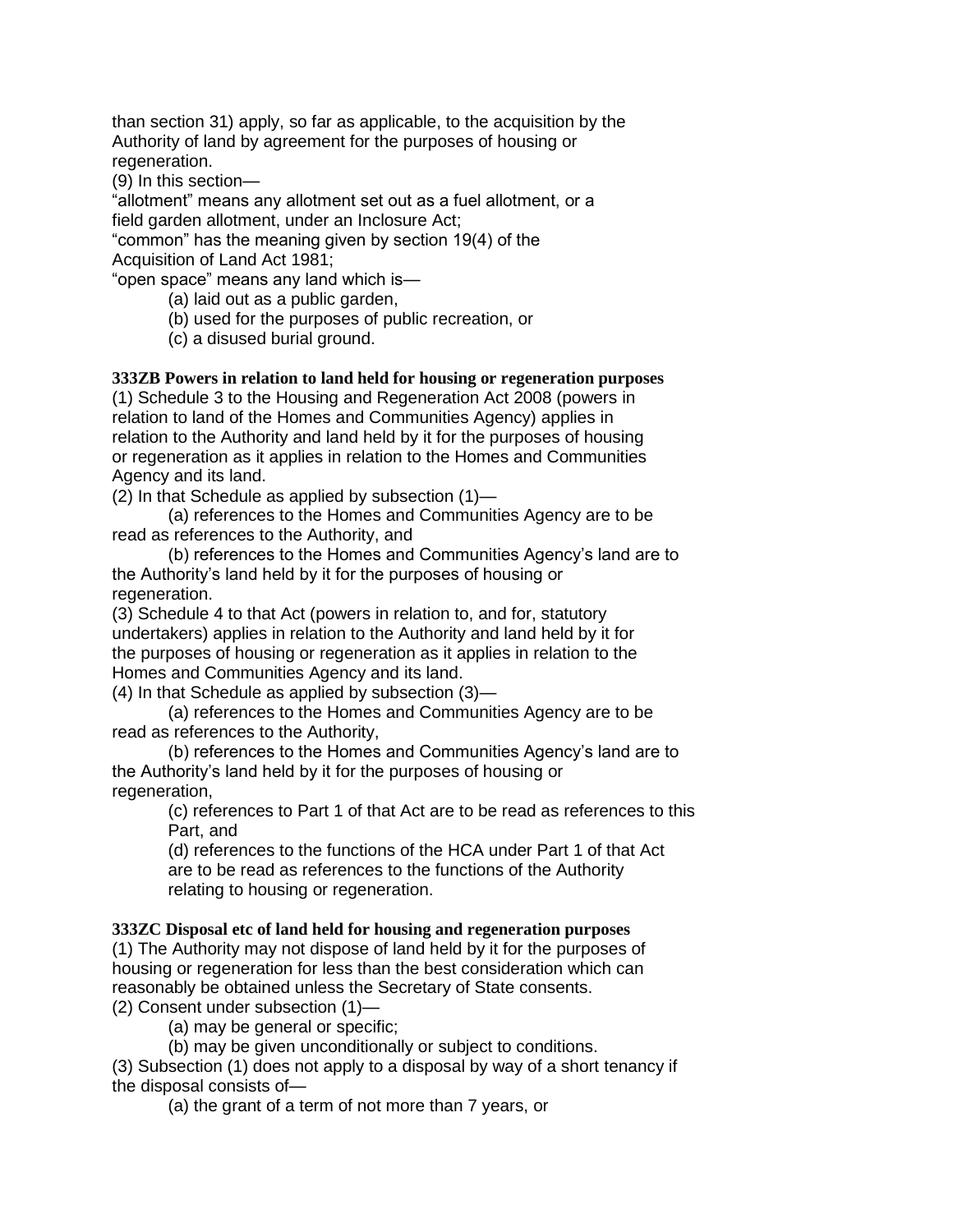(b) the assignment of a term which, at the date of assignment, has not more than 7 years to run.

(4) A disposal of land by the Authority is not invalid merely because any consent required by subsection (1) has not been given.

(5) A person dealing with—

(a) the Authority, or

(b) a person claiming under the Authority,

in relation to any land need not be concerned as to whether any consent required by subsection (1) has been given.

### **333ZD Power to enter and survey land**

(1) Sections 17 and 18 of the Housing and Regeneration Act 2008 (power to enter and survey land) apply in relation to the Authority and land in Greater London as they apply in relation to the Homes and Communities Agency and land outside Greater London.

(2) In those sections as applied by subsection (1)—

(a) references to Homes and Communities Agency are to be read as references to the Authority,

(b) references to land are to land in Greater London, and (c) the reference to a proposal for the Homes and Communities Agency to acquire land is a reference to a proposal for the Authority to acquire land for the purposes of housing or regeneration.

#### *Social housing*

#### **333ZE Social housing**

(1) Subject to subsection (2), sections 31 to 36 of the Housing and Regeneration Act 2008 (social housing functions) apply in relation to the Authority as they apply in relation to the Homes and Communities Agency.

(2) In those sections as applied by subsection (1)—

(a) references to the Homes and Communities Agency are to be read as references to the Authority,

(b) the definition of "social housing assistance" in section 32(13) is to be read as if the reference to financial assistance given under section 19 of that Act were to financial assistance given by the Authority,

(c) section 34 is to be read as if subsection (1) were omitted, and (d) section 35(1) is to be read as if the reference to section 19 of the Housing and Regeneration Act 2008 were omitted and as if the reference in paragraph (b) to a dwelling in England outside Greater London were to a dwelling in Greater London.

(3) Sums received by the Authority in respect of repayments of grants made by it for the purposes of social housing are to be used by it for those purposes.

#### **333ZF Relationship with the Regulator of Social Housing: general**

(1) The Authority must, in the exercise of its housing and regeneration functions, co-operate with the Regulator of Social Housing (referred to in this Part as "the Regulator").

(2) In particular, the Authority must consult the Regulator on matters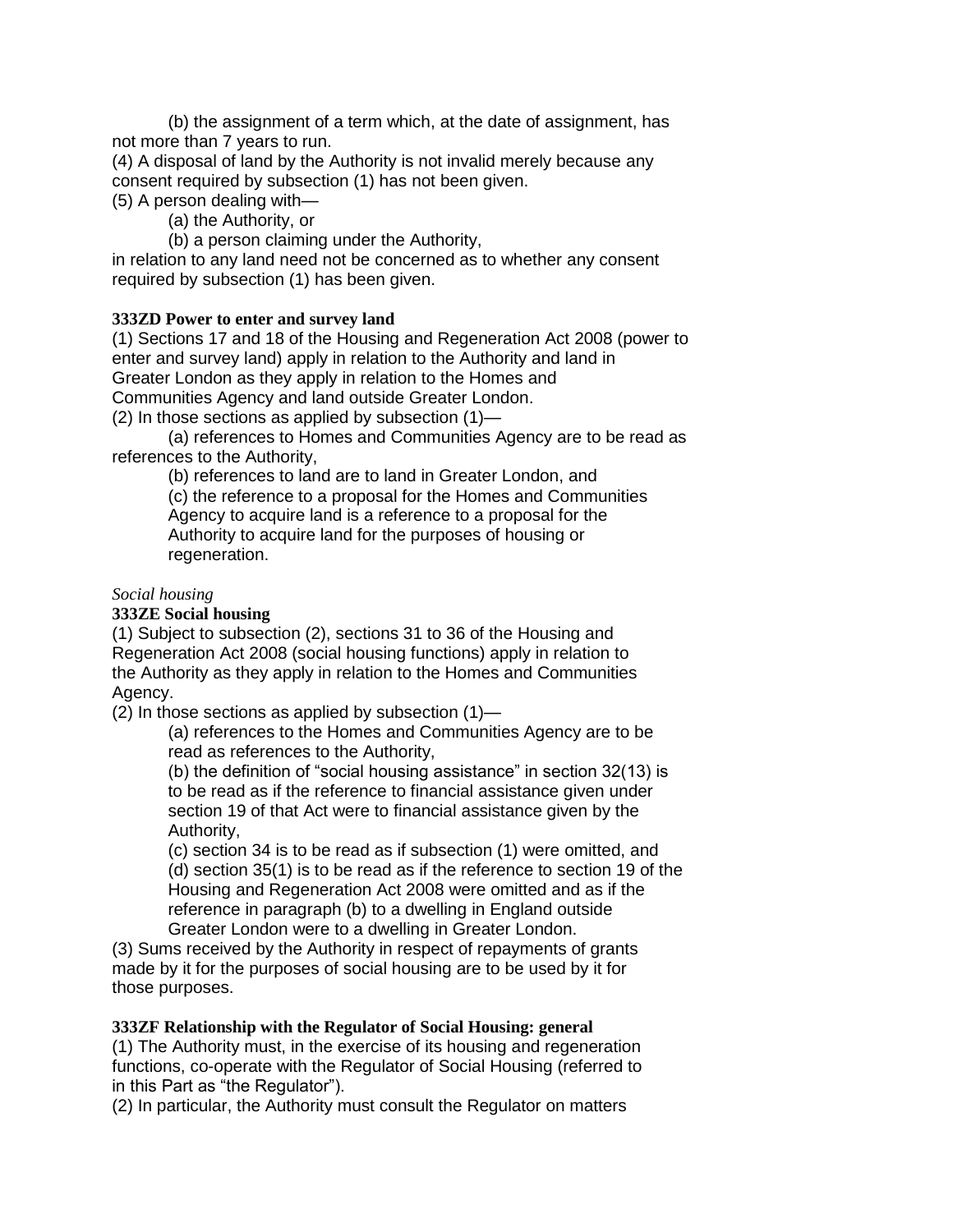likely to interest the Regulator in the exercise of its social housing functions.

(3) The Regulator must, in the exercise of its social housing functions, cooperate with the Authority.

(4) In particular, the Regulator must consult the Authority on matters likely to interest the Authority in the exercise of its housing and regeneration functions.

### **333ZG Relationship with the Regulator of Social Housing: directions**

(1) The Regulator may direct the Authority not to give financial assistance in connection with social housing to a specified registered provider of social housing .

(2) A direction may be given if—

(a) the Regulator has decided to hold an inquiry into affairs of the registered provider of social housing under section 206 of the Housing and Regeneration Act 2008 (and the inquiry is not concluded),

(b) the Regulator has received notice in respect of the registered provider of social housing under section 145 of that Act, or

(c) the Regulator has appointed an officer of the registered provider of social housing under section 269 of that Act (and the person appointed has not vacated office).

(3) A direction may prohibit the Authority from giving assistance of a specified kind (whether or not in pursuance of a decision already taken and communicated to the registered provider of social housing).

(4) A direction may not prohibit grants to a registered provider of social housing in respect of discounts given by the provider on disposals of dwellings to tenants.

(5) A direction has effect until withdrawn.

(6) In this section the following terms have the same meaning as in Part 2 of the Housing and Regeneration Act 2008—

"disposal" (see section 273 of that Act);

"dwelling" (see section 275 of that Act);

"tenant" (see section 275 of that Act).

#### **333ZH Relationship with the Regulator of Social Housing: further provisions**

(1) Subsection (2) applies if the Authority is proposing to give financial assistance on condition that the recipient provides low cost home ownership accommodation.

(2) The Authority must consult the Regulator about the proposals.

(3) The Authority must notify the Regulator at least 14 days before exercising, in relation to a registered provider of social housing, any of the powers conferred by section 32(2) to (4) of the Housing and Regeneration Act 2008 (recovery etc of social housing assistance).

(4) The Authority must consult the Regulator before making a general determination under section 32 or 33 of the Housing and Regeneration Act 2008.

(5) For the purposes of this section a person provides low cost home ownership accommodation if (and only if) the person acquires, constructs or converts any housing or other land for use as low cost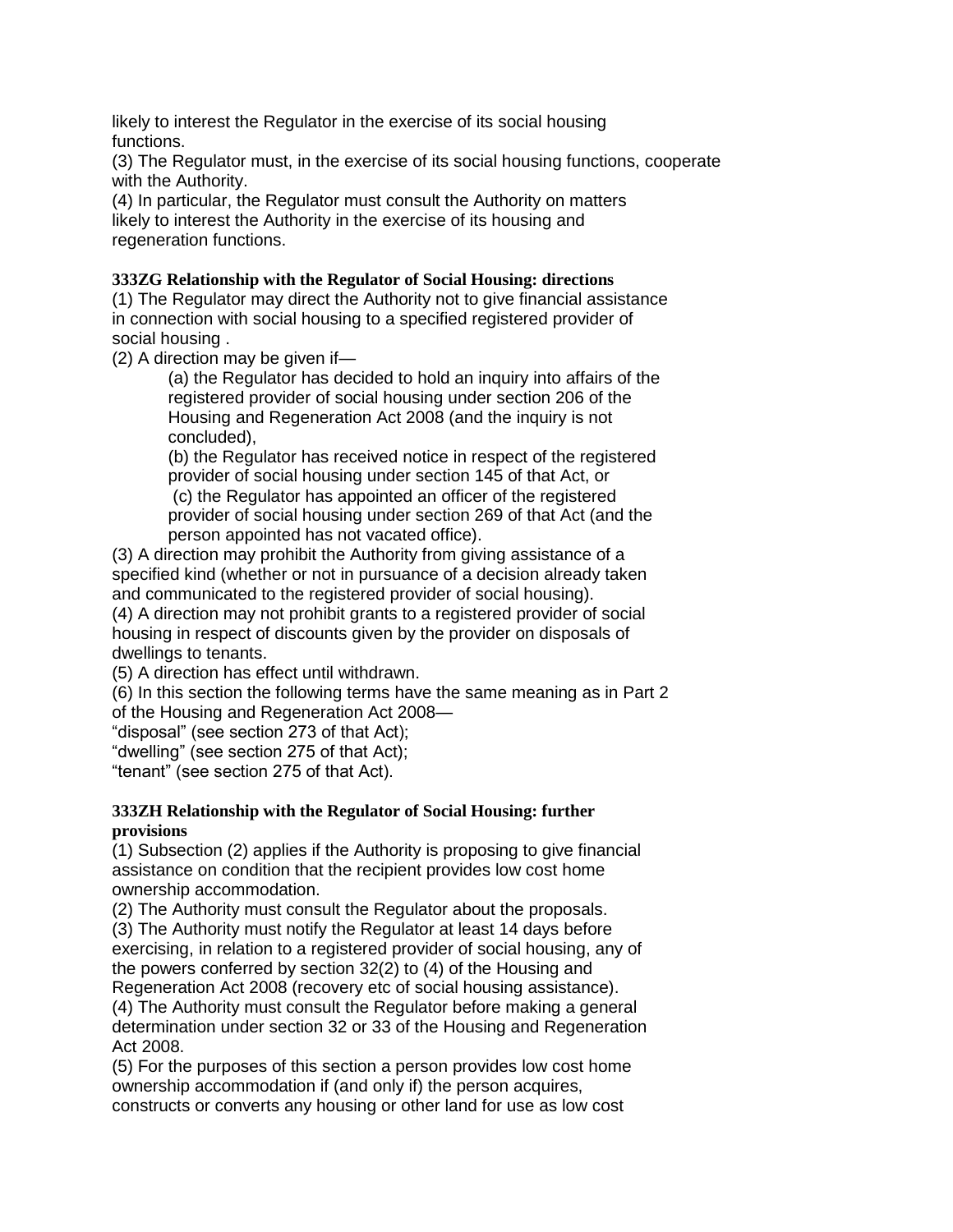home ownership accommodation or ensures such acquisition, construction or conversion by another.

(6) In this section "low cost home ownership accommodation" has the meaning given by section 70 of the Housing and Regeneration Act 2008.

#### *Exercise of functions in relation to certain property etc*

**333ZI Exercise of functions by the Authority in relation to certain property etc**

(1) The Authority may do in relation to any property, rights or liabilities, or any undertaking, to which this section applies anything that the Commission for the New Towns or (as the case may be) an urban development corporation could do in relation to the property, rights or liabilities or the undertaking.

(2) This section applies to—

(a) any property, rights or liabilities that—

(i) have been or are to be transferred to the Authority from the Homes and Communities Agency by virtue of section 161 of the Localism Act 2011, and (ii) were transferred to the Homes and Communities Agency from the Commission for the New Towns by virtue of section 51 of and Schedule 6 to the Housing and Regeneration Act 2008,

(b) an undertaking, or part of an undertaking, of an urban development corporation that has been or is to be transferred to the Authority by virtue of an agreement under section 165 of the Local Government, Planning and Land Act 1980, (c) any property, rights or liabilities of an urban development corporation that have been or are to be transferred to the Authority by virtue of an order under section 165B of the Local Government, Planning and Land Act 1980, and (d) any property, rights or liabilities that—

> (i) have been or are to be transferred to the Authority from the Homes and Communities Agency by virtue of section 161 of the Localism Act 2011, and (ii) were transferred to the Homes and Communities Agency from an urban development corporation by virtue of an order under section 165B of the Local Government, Planning and Land Act 1980.

(3) In any enactment (whenever passed or made) references to the Authority's new towns and urban development functions means its functions in relation to any property, rights or liabilities, or any undertaking, to which this section applies (whether exercisable by virtue of this section or otherwise).

(4) In subsection (4) "enactment" includes an enactment comprised in subordinate legislation (within the meaning of the Interpretation Act 1978).

*Grants for housing and regeneration purposes*

#### **333ZJGrants to the Authority for housing and regeneration purposes**

(1) *The Secretary of State may pay to the Authority grants of such amounts as the*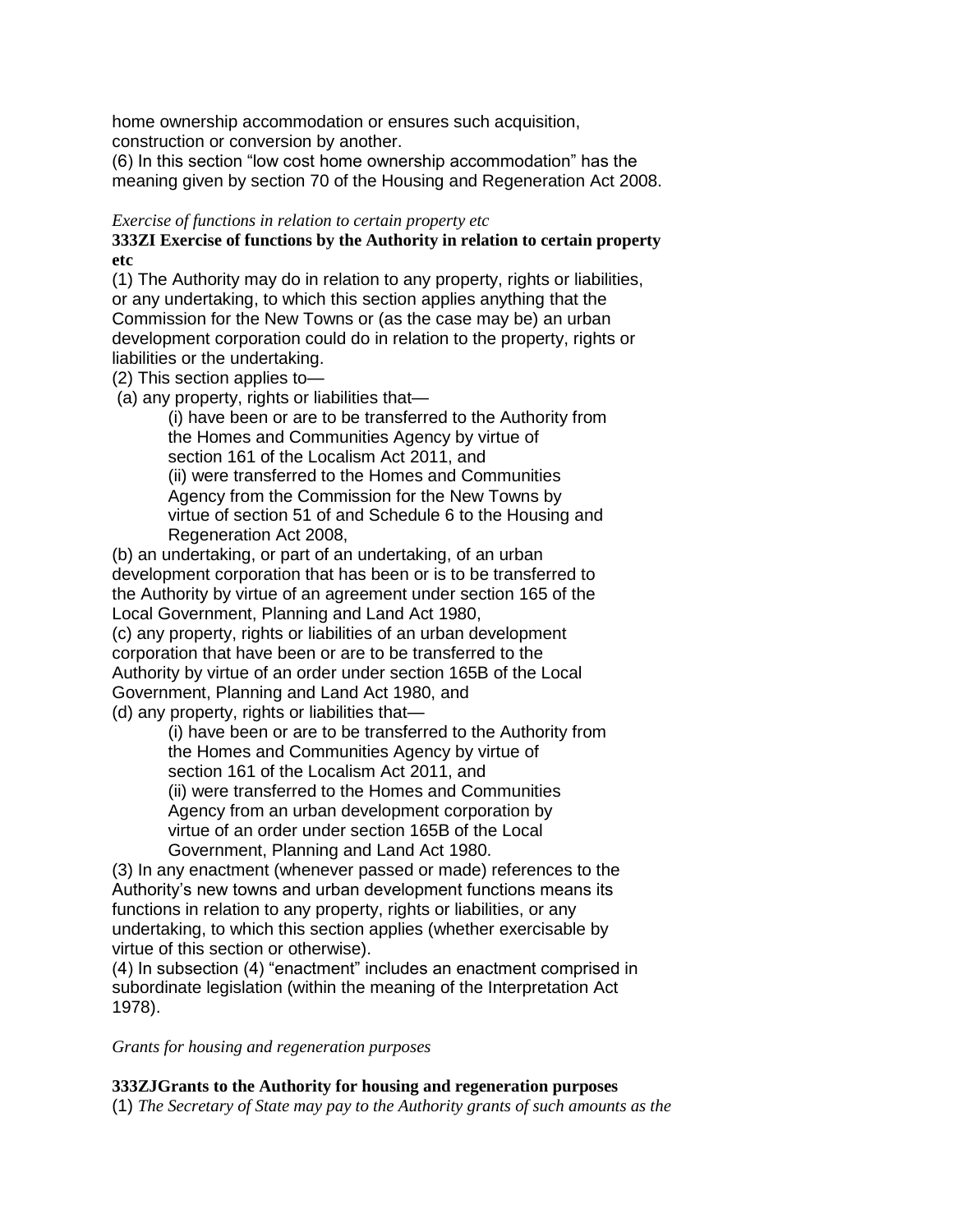*Secretary of State may, with the Treasury's consent, determine in respect of the exercise of the Authority's functions relating to housing and regeneration.*

(2) *A grant under this section may be paid at such times, or in such instalments at such times, as the Secretary of State may, with the Treasury's consent, determine.*

(3) *A grant under this section may be made subject to such conditions as the Secretary of State may determine.*

(4) *Conditions under subsection (3) may, in particular, include—*

(a) *provision as to the use of the grant;*

(b) *provision as to the use of any funds generated by activities funded by the grant;*

(c) *provision as to the circumstances in which the whole or part of the grant must be repaid.*"

(4) After section 333D insert—

## *"Interpretation*

## **333E Interpretation of Part 7A**

In this Part—

"building" means a building or other structure (including a houseboat or caravan);

"caravan" has the meaning given by section 29(1) of the Caravan Sites and Control of Development Act 1960;

"housing" means a building, or part of a building, occupied or intended to be occupied as a dwelling or as more than one dwelling; and includes a hostel which provides temporary residential accommodation;

"land" includes housing or other buildings (and see also the definition in Schedule 1 to the Interpretation Act 1978); "the Regulator" has the meaning given by section 333ZF(1); "social housing" (except as part of the expression "social housing

functions") has the same meaning as in Part 2 of the Housing and Regeneration Act 2008 (see section 68 of that Act)."

## **159 The London housing strategy**

(1) Before section 333A of the Greater London Authority Act 1999 (the London housing strategy) insert—

*"The London housing strategy".*

(2) That section is amended as follows.

(3) In subsection (2)(d) for "recommendations" substitute "proposals".

(4) In subsection (3)—

(a) in the opening words for "recommendations" substitute "proposals", (b) in paragraph (a) for "Homes and Communities Agency" substitute "Authority", and

(c) for paragraph (b) substitute—

"(b) proposals as to the exercise by the Authority of its functions of giving housing financial assistance (see subsection (4) below);".

(5) For subsection (4) substitute—

"(4) Proposals under subsection (3)(b) above may include—

(a) proposals as to the amount of housing financial assistance to be given for different activities or purposes;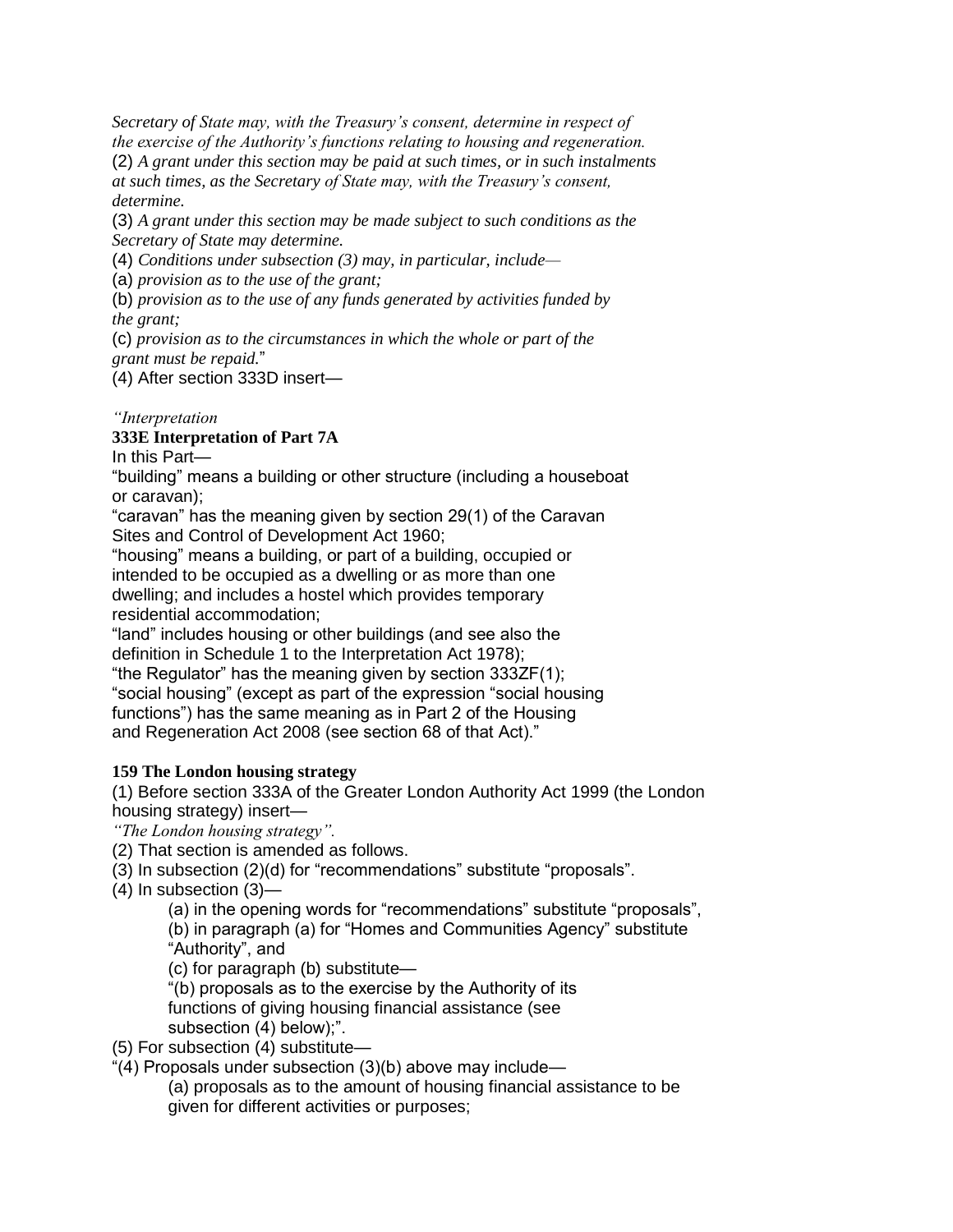(b) proposals as to the number, type and location of houses to be provided by means of housing financial assistance."

(6) In subsection (10) in the definition of "housing financial assistance" for the words from "under" to "2008" substitute "by the Authority".

(7) Section 333D (duties of Homes and Communities Agency) is amended as follows.

(8) In the heading for "Homes and Communities Agency" substitute "the Authority".

(9) In subsection (1) for the words from "Greater London" to "Agency" substitute "housing or regeneration, the Authority".

## **160 Modification to the Homes and Communities Agency's functions**

(1) The Housing and Regeneration Act 2008 is amended as follows.

(2) In section 2(2) (objects of the Homes and Communities Agency) before the definition of "good design" insert—

""England" does not include Greater London;".

(3) Section 13 (power of Secretary of State to make designation orders) is amended as follows.

(4) In subsection (1) after "England" insert "outside Greater London".

(5) In subsection (6)—

(a) after "England" insert "or", and

(b) omit the words from ", a London" to the end of the subsection.

(6) In section 14(7) (content of designation orders) in paragraph (a) of the definition of "relevant functions" omit the words from ", a London" to "of London,".

(7) In section 26(2) (duty to act as agent in respect of regeneration and development) after "England" insert "outside Greater London".

(8) In section 35(1)(b) (duty to give financial assistance in respect of certain disposals) after "England" insert "outside Greater London".

## **161 Transfer of property of Homes and Communities Agency etc**

(1) The Secretary of State may at any time make a scheme (a "transfer scheme") transferring the property, rights and liabilities of the Homes and Communities Agency ("the HCA") or the Secretary of State that are specified in the scheme to—

(a) the Greater London Authority,

(b) a functional body,

(c) the Secretary of State,

(d) a London borough council, or

(e) the Common Council of the City of London.

(2) The Secretary of State may by order specify another person, or a description of other persons, to whom property, rights or liabilities of the HCA or the

Secretary of State may be transferred by a transfer scheme.

(3) In this section—

"functional body" has the meaning given by section 424(1) of the Greater London Authority Act 1999;

"rights" and "liabilities" include rights, or (as the case may be) liabilities, in relation to a contract of employment.

## **162 Abolition of London Development Agency and transfer of its property etc**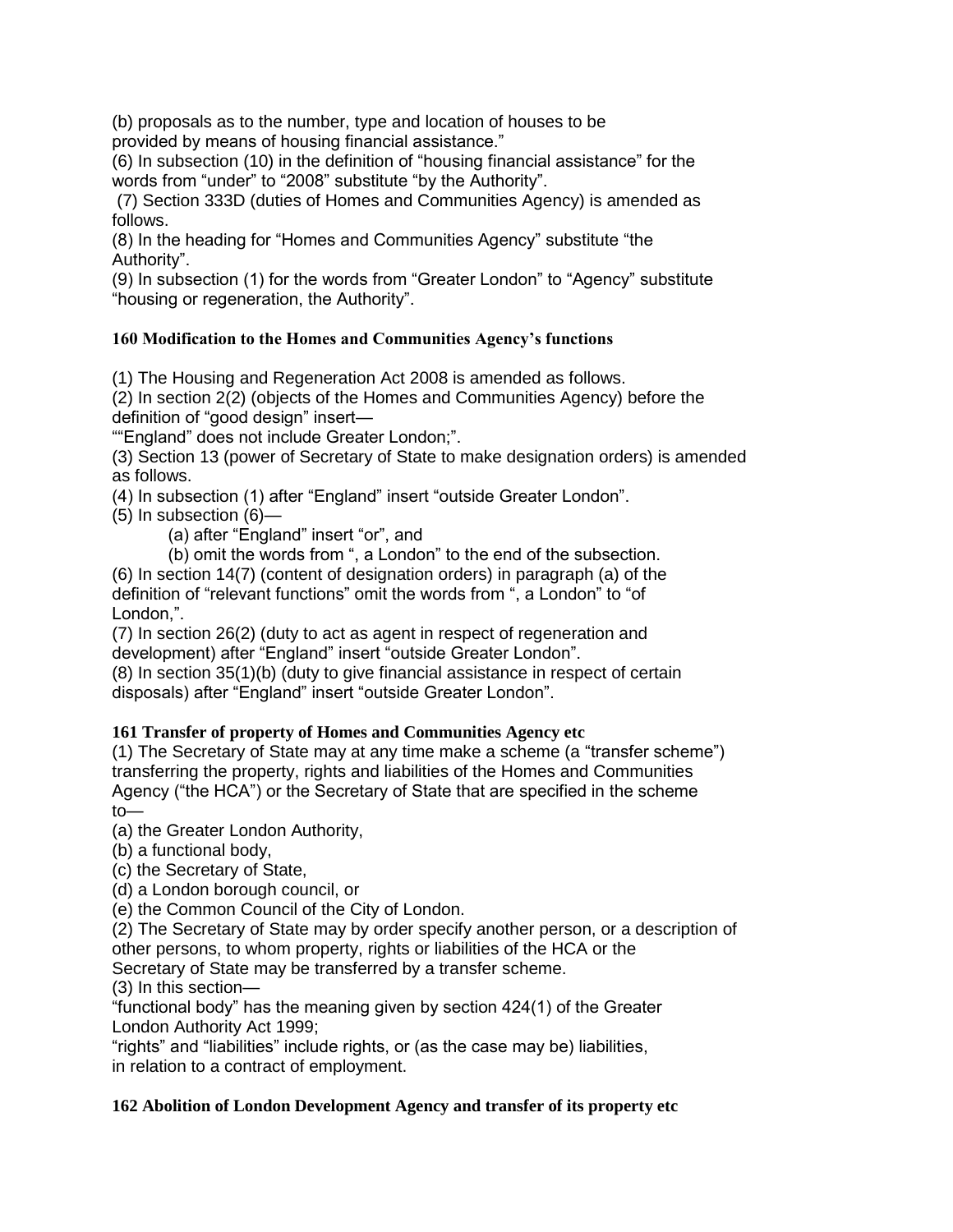(1) The London Development Agency ceases to exist on the day on which this subsection comes into force.

(2) The Secretary of State may at any time make a scheme (a "transfer scheme") transferring the property, rights and liabilities of the London Development Agency that are specified in the scheme to—

(a) the Greater London Authority,

(b) a functional body,

(c) the Secretary of State,

(d) a London borough council, or

(e) the Common Council of the City of London.

(3) Before making a transfer scheme, the Secretary of State must consult the Mayor of London.

(4) The Secretary of State may by order specify another person, or a description of other persons, to whom property, rights or liabilities of the London

Development Agency may be transferred by a transfer scheme.

(5) In this section—

"functional body" has the meaning given by section 424(1) of the Greater London Authority Act 1999;

"rights" and "liabilities" include rights, or (as the case may be) liabilities, in relation to a contract of employment.

## **163 Mayor's economic development strategy for London**

(1) The Greater London Authority Act 1999 is amended as follows.

(2) After section 333E (which is inserted by section 158) insert—

### **"PART 7B**

ECONOMIC DEVELOPMENT

#### **333F Economic development strategy for London**

(1) The Mayor shall prepare and publish a document to be known as the "Economic development strategy for London".

(2) The Economic development strategy for London is to contain—

(a) the Mayor's assessment of the economic conditions of Greater London, and

(b) the Mayor's policies and proposals for the economic development and regeneration of Greater London, including the Mayor's strategy for—

(i) promoting business efficiency, investment and

competitiveness in Greater London,

(ii) promoting employment in Greater London, and

(iii) enhancing the development of skills relevant to

employment in Greater London.

The references in this subsection to Greater London include its rural parts as well as its non-rural parts.

(3) In preparing or revising the Economic development strategy for London the Mayor must consult—

(a) such persons as appear to the Mayor to represent employers in Greater London, and

(b) such persons as appear to the Mayor to represent employees in Greater London.

(4) Each of the functional bodies must in the exercise of any function have regard to the Economic development strategy for London.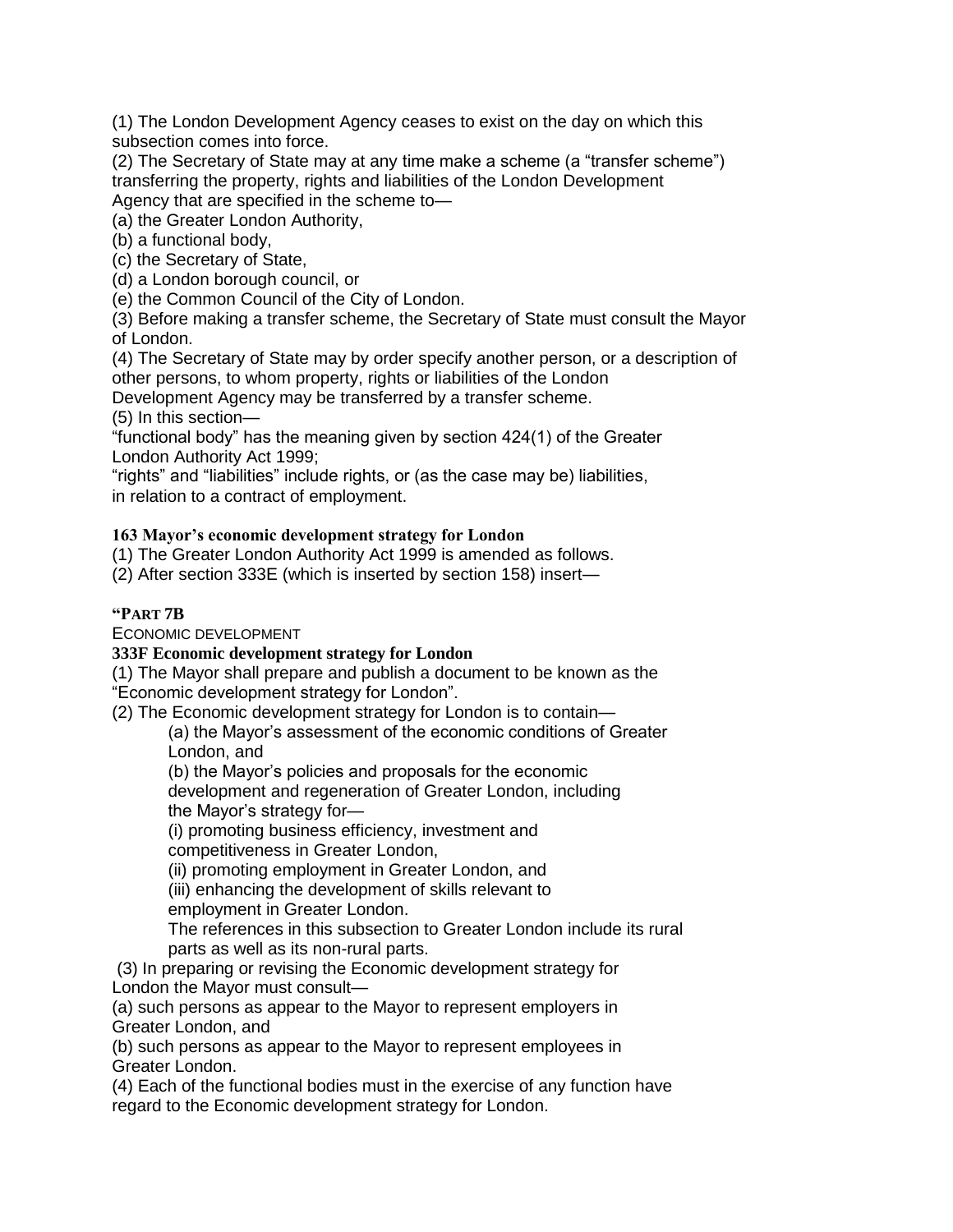(5) The Secretary of State may give guidance to the Mayor about the exercise of the Mayor's functions in relation to the Economic development strategy for London with respect to—

> (a) the matters to be covered by that strategy or that strategy as revised, and

(b) the issues to be taken into account in preparing or revising that strategy.

(6) The issues mentioned in subsection (5)(b) above include issues relating to any one or more of the following—

(a) Greater London,

(b) any area of England outside Greater London, and

(c) any part of the United Kingdom outside England.

(7) The Mayor is to have regard to any guidance given under subsection (5) above.

(8) Where the Secretary of State considers—

(a) that the Economic development strategy for London (or any part of it) is inconsistent with national policies, or

(b) that the Economic development strategy for London or its implementation is having, or is likely to have, a detrimental effect on any area outside Greater London,

the Secretary of State may direct the Mayor to make such revisions of the strategy as may be specified in the direction in order to remove the inconsistency or, as the case may be, the detrimental effect or likely detrimental effect.

(9) Where the Secretary of State gives the Mayor a direction under subsection (8) above, the Mayor must revise the Economic

development strategy for London in accordance with the direction. (10) Where the Mayor revises the Economic development strategy for London in accordance with subsection (9) above, subsection (3) above and section 42 above do not apply.

(11) For the purposes of subsection (8) above "national policies" are any policies of Her Majesty's government which are available in a written form and which—

(a) have been laid or announced before, or otherwise presented to, either House of Parliament, or

(b) have been published by a Minister of the Crown."

(3) In section 41(1) (strategies to which section applies) for paragraph (b) (the London Development Agency strategy) substitute—

"(b) the Economic development strategy for London prepared and published under section 333F below,".

## **164 Transfer schemes: general provisions**

(1) In this section—

"transfer scheme" means a scheme under section 161(1) or 162(2);

"transferee", in relation to a transfer scheme, means the person to whom property, rights or liabilities are transferred by the scheme;

"transferor", in relation to a transfer scheme, means the person from whom property, rights or liabilities are transferred by the scheme.

(2) The things that may be transferred under a transfer scheme include—

(a) property, rights or liabilities that could not otherwise be transferred;

(b) property acquired, and rights and liabilities arising, after the making of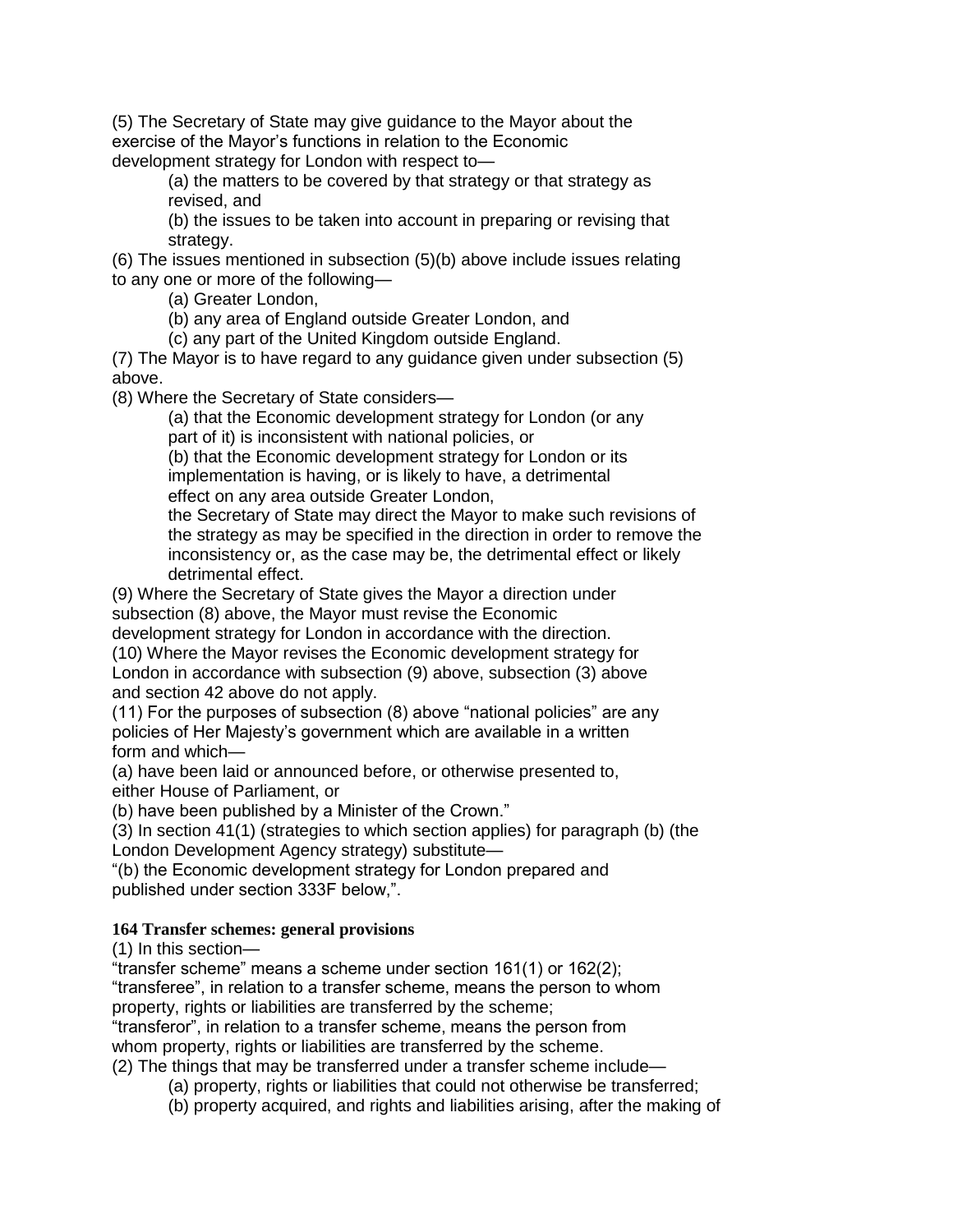the scheme.

(3) A transfer scheme may make consequential, supplementary, incidental or transitional provision and may in particular—

(a) make provision for certificates issued by the Secretary of State to be conclusive evidence that property has been transferred;

(b) create rights, or impose liabilities, in relation to property or rights transferred;

(c) make provision about the continuing effect of things done (or having effect as if done) by or in relation to the transferor in respect of anything transferred;

(d) make provision about the continuation of things (including legal proceedings) in the process of being done by, on behalf of or in relation to the transferor in relation to anything transferred;

(e) make provision for references to the transferor in an instrument or other document in respect of anything transferred to be treated as references to the transferee;

(f) make provision for the shared ownership or use of property;

(g) provide for section 36(3)(c) of the London Olympic Games and Paralympic Games Act 2006 to continue (until repealed) to apply to land transferred to which it applied immediately before the transfer.

(4) The Transfer of Undertakings (Protection of Employment) Regulations 2006 (S.I. 2006/246), as from time to time amended, apply to a transfer under a transfer scheme where the transfer relates to rights or liabilities under a contract of employment (whether or not it is a relevant transfer for the purposes of those regulations).

(5) A transfer scheme may provide—

(a) for modifications by agreement;

(b) for modifications to have effect from the date when the original scheme came into effect.

(6) In this section "rights" and "liabilities" include rights, or (as the case may be) liabilities, in relation to a contract of employment.

## **165 Power to make consequential etc provision**

(1) The Secretary of State may by order make such consequential provision or such transitory or transitional provision or savings as the Secretary of State considers appropriate for the purposes of or in consequence of this Chapter.

(2) The provision that may be made under subsection (1) includes, in particular—

(a) provision for things done (or having effect as if done) by or in relation

to a predecessor to have effect as if done by or relation to a successor;

(b) provision about the continuation by, on behalf of or in relation to a

successor of things (including legal proceedings) in the process of being done by, on behalf of or in relation to a predecessor;

(c) provision for references to a predecessor in an instrument or other

document to be treated as references to a successor.

(3) In subsection (2)—

"predecessor" means a person from whom property, rights or liabilities may be transferred by a scheme under section 161(1) or 162(2); "successor" means a person to whom property, rights or liabilities may be transferred by a scheme under section 161(1) or 162(2).

#### **166 Consequential amendments**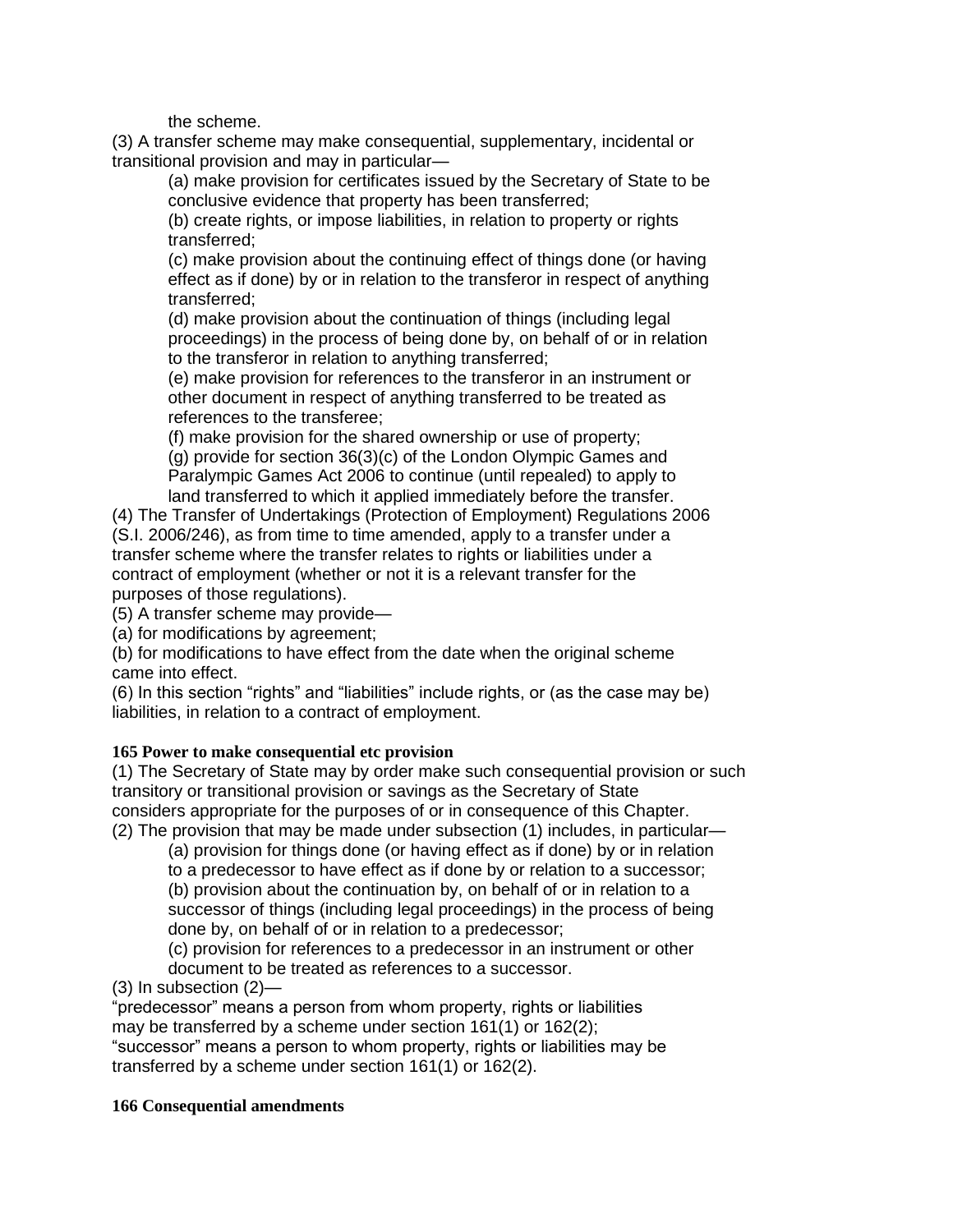(1) Schedule 19 (housing and regeneration: consequential amendments) has effect. (2) Schedule 20 (amendments in consequence of the abolition of the London Development Agency) has effect.

## **CHAPTER 2**

MAYORAL DEVELOPMENT CORPORATIONS

*Introductory*

**167 Interpretation of Chapter** In this Chapter— "the Mayor" means the Mayor of London; "MDC" means a Mayoral development corporation (see section 169). *Establishment and areas*

## **168 Designation of Mayoral development areas**

(1) The Mayor may designate any area of land in Greater London as a Mayoral development area.

(2) Separate parcels of land may be designated as one Mayoral development area.

(3) The Mayor may designate a Mayoral development area only if—

(a) the Mayor considers that designation of the area is expedient for furthering any one or more of the Greater London Authority's principal purposes,

(b) the Mayor has (whether before or after the passing of this Act) consulted the persons specified by subsection (4),

(c) the Mayor has had regard to any comments made in response by the consultees, and

(d) in the event that those comments include comments made by the London Assembly that the Mayor does not accept, the Mayor has published a statement giving the reasons for the non-acceptance.

(4) The persons who have to be consulted before an area may be designated are—

(a) the London Assembly,

(b) each constituency member of the London Assembly whose Assembly constituency contains any part of the area,

(c) each Member of Parliament whose parliamentary constituency contains any part of the area,

(d) each London borough council whose borough contains any part of the area,

(e) the Common Council of the City of London if any part of the area is within the City,

(f) the sub-treasurer of the Inner Temple if any part of the area is within the Inner Temple,

(g) the under treasurer of the Middle Temple if any part of the area is within the Middle Temple, and

(h) any other person whom the Mayor considers it appropriate to consult.

(5) If the Mayor designates a Mayoral development area, the Mayor must—

(a) publicise the designation,

(b) notify the Secretary of State of the designation, and

(c) notify the Secretary of State of the name to be given to the Mayoral development corporation for the area.

(6) Section 30(2) of the Greater London Authority Act 1999 (interpretation of references to the Authority's principal purposes) applies for the purposes of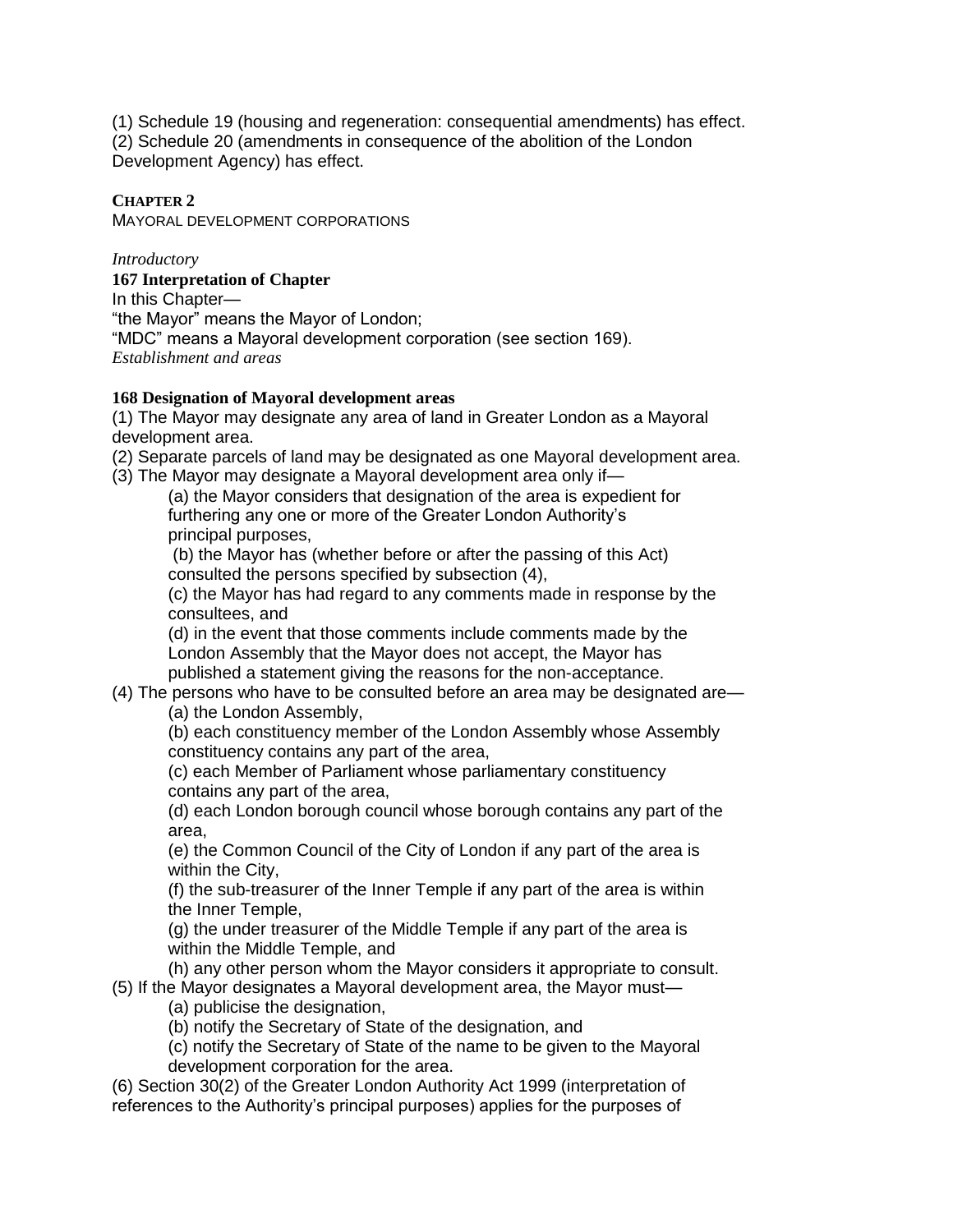subsection (3)(a).

## **169 Mayoral development corporations: establishment**

(1) Subsection (2) applies if the Secretary of State receives notification under section 168(5) of the designation of a Mayoral development area.

(2) The Secretary of State must by order—

(a) establish a corporation for the area,

(b) give the corporation the name notified to the Secretary of State by the Mayor, and

(c) give effect to any decisions notified under section 173(8) (decisions about planning functions, but see also sections 170(4) and 185(6) as regards other decisions to which effect has to be given).

(3) A corporation established under subsection (2) is a Mayoral development corporation.

(4) A Mayoral development corporation is a body corporate having the name given to it by the order establishing it.

(5) In exercising power under subsection (2) to make provision of the kind mentioned in section  $201(2)(b)$ , the Secretary of State is to have regard to any relevant representations received from the Mayor.

(6) Schedule 21 (further provision about MDCs) has effect.

## **170 Exclusion of land from Mayoral development areas**

(1) The Mayor may alter the boundaries of a Mayoral development area so as to exclude any area of land.

(2) Before making an alteration, the Mayor must consult—

(a) the London Assembly, and

(b) any other person whom the Mayor considers it appropriate to consult.

(3) If the Mayor makes an alteration, the Mayor must—

(a) publicise the alteration,

(b) notify the Secretary of State of the alteration, and

(c) notify the MDC for the area (if an MDC has been established for that area).

(4) If the Secretary of State receives notification under subsection (3) of an alteration, the Secretary of State must give effect to the alteration—

(a) when making the order under section 169(2) that establishes an MDC for the Mayoral development area concerned, or

(b) by exercising the power to amend that order (see section 14 of the Interpretation Act 1978).

## **171 Transfers of property etc to a Mayoral development corporation**

(1) The Secretary of State may at any time make a scheme transferring to an MDC property, rights and liabilities of a person within subsection (3).

(2) Before making a scheme under subsection (1), the Secretary of State must consult—

(a) the person whose property, rights or liabilities would be transferred, and

(b) the Mayor.

(3) A person is within this subsection if the person is—

(a) a London borough council,

(b) the Common Council of the City of London in its capacity as a local authority,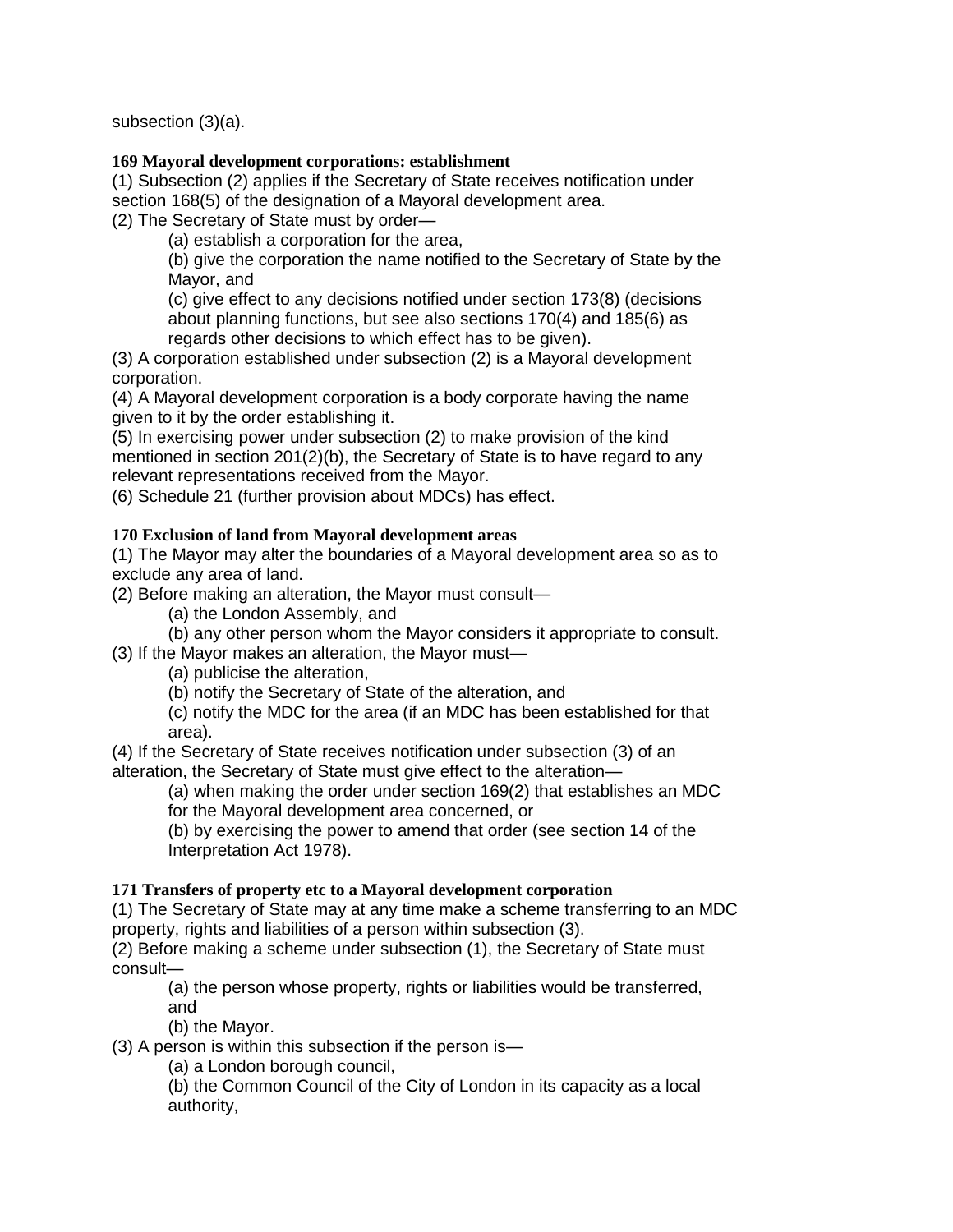(c) the Homes and Communities Agency,

(d) a development corporation established under the New Towns Act 1981 for a new town all or part of whose area is in Greater London,

(e) an urban development corporation for an urban development area all

or part of which is in Greater London,

(f) the Olympic Delivery Authority,

(g) any company, or other body corporate, which is a wholly-owned subsidiary of the Olympic Delivery Authority,

(h) any company, or other body corporate, which—

(i) is a subsidiary of the Olympic Delivery Authority, and

(ii) is a subsidiary of at least one other public authority, and

(iii) is not a subsidiary of any person who is not a public authority,

(i) a Minister of the Crown or a government department,

(j) any company all the shares in which are held by a Minister of the Crown, or

(k) any company whose members—

(i) include the Mayor and a Minister of the Crown, and

(ii) do not include anyone who is neither the Mayor nor a Minister

of the Crown.

(4) The Mayor may at any time make a scheme transferring to an MDC property, rights and liabilities of—

(a) the Greater London Authority, or

(b) a functional body other than that MDC.

(5) The Mayor must publish a scheme under subsection (4) as soon after it is made as is reasonably practicable.

(6) The Secretary of State may by order specify another person, or a description of other persons, from whom property, rights or liabilities may be transferred under subsection (1) or (4).

(7) In subsection (2)(g) "wholly-owned subsidiary" has the meaning given by section 1159 of the Companies Act 2006.

(8) For the purposes of subsection (2)(h) and paragraph (b) of this subsection, a body corporate ("C") is a "subsidiary" of another person ("P") if—

(a) P, or P's nominee, is a member of C, or

(b) C is a subsidiary of a body corporate that is itself a subsidiary of P.

(9) In this section—

"functional body" has the meaning given by section 424(1) of the Greater London Authority Act 1999;

"Minister of the Crown" has the same meaning as in the Ministers of the Crown Act 1975;

"public authority" means a public body or a Minister of the Crown or other holder of a public office;

"urban development corporation" means a corporation established by an order under section 135 of the Local Government, Planning and Land Act 1980.

#### *Object and main power*

## **172 Object and powers**

(1) The object of a MDC is to secure the regeneration of its area.

(2) An MDC may do anything it considers appropriate for the purposes of its object or for purposes incidental to those purposes.

(3) In this section "specific power", in relation to an MDC, means any of the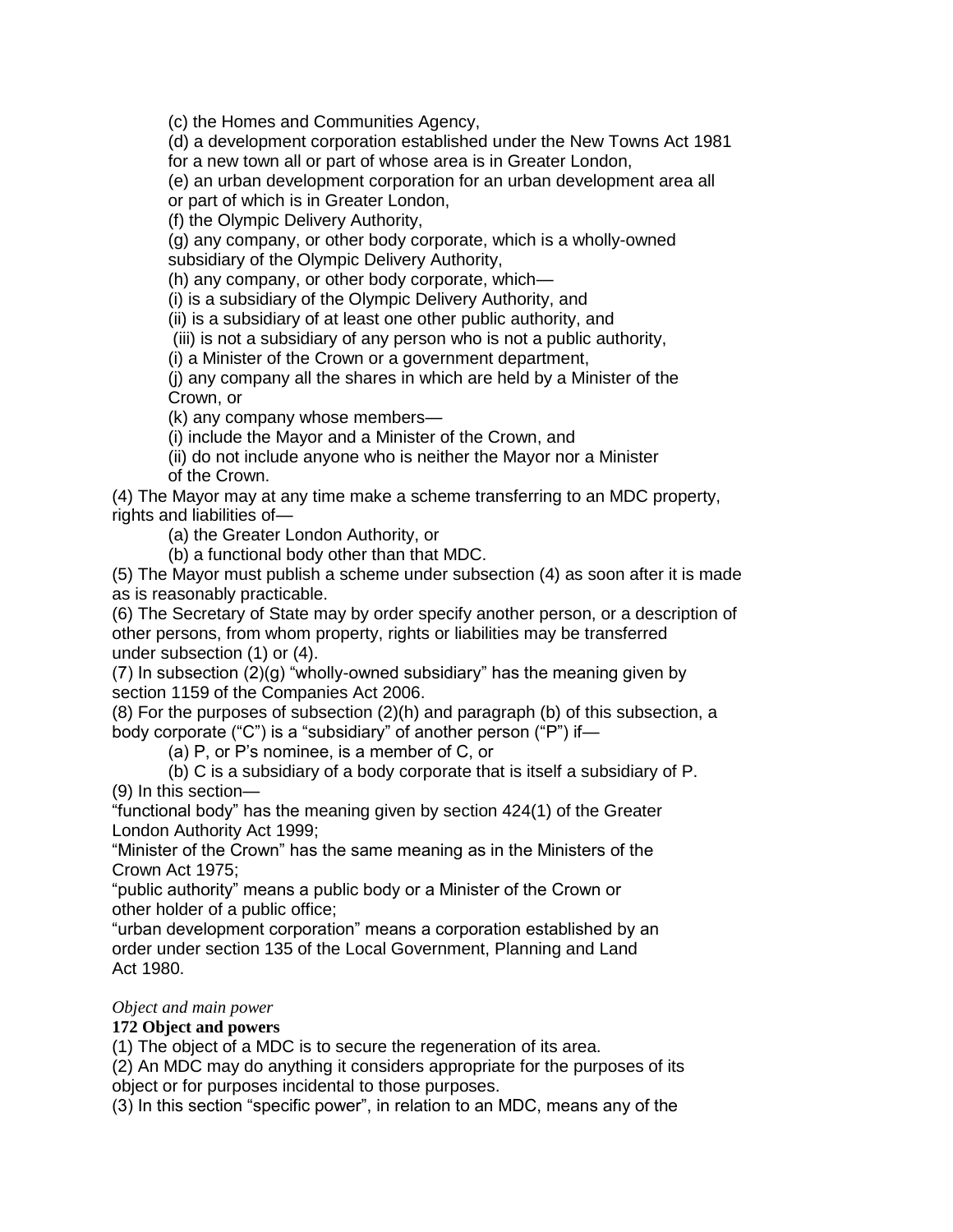MDC's powers other than its powers under subsection (2).

(4) An MDC's specific powers are to be exercised for the purposes of its object or for purposes incidental to those purposes.

(5) Each of an MDC's specific powers may be exercised separately or together with, or as part of, another of its specific powers.

(6) None of an MDC's specific powers limits the scope of its other specific powers.

(7) None of an MDC's specific powers limits the scope of its powers under

subsection (2).

(8) But—

(a) subsections (4) and (5) do not apply to an MDC in its capacity as a local planning authority as a result of decisions under section 173 or in its exercise of other functions as a result of decisions under that section, and

(b) the powers conferred by subsection (2) must not be used to override a restriction imposed on the exercise of a specific power.

### *Planning and infrastructure functions*

### **173 Functions in relation to Town and Country Planning**

(1) Subsections (2) to (4) apply if the Mayor designates a Mayoral development area.

(2) The Mayor may decide that the MDC for the area ("the MDC") is to be the local planning authority, for the whole or any portion of the area, for the purposes of any one or more of the following—

- (a) Part 3 of the Town and Country Planning Act 1990,
- (b) Part 2 of the Planning and Compulsory Purchase Act 2004,
- (c) Part 3 of that Act, and

(3) The Mayor may decide that the MDC is to have, in the whole or any portion of the area, the functions conferred on the local planning authority by the provisions mentioned in Part 1 of Schedule 29 to the Local Government, Planning and Land Act 1980.

(4) The Mayor may decide that the MDC is to have, in the whole or any portion of the area, the functions conferred on the relevant planning authority by Schedule 8 to the Electricity Act 1989 so far as applying to applications for consent under section 37 of that Act.

(5) If the Mayor makes a decision under subsection (3), the Mayor may decide that the provisions specified in Part 2 of Schedule 29 to the Local Government, Planning and Land Act 1980 are to have effect, in relation to land in the whole or any portion of the area and to the MDC, subject to the modifications specified in that Part of that Schedule.

(6) The Mayor may, at any time before the order establishing the MDC is made, decide that a decision under any of subsections (2) to (5) (whether as originally made or as varied under this subsection) should be subject to variations specified in the decision under this subsection.

(7) The Mayor may make a decision under any of subsections (2) to (6) only if— (a) the Mayor has consulted the persons specified by section 168(4) in relation to the area,

(b) the Mayor has had regard to any comments made in response by the consultees, and

(c) in the event that those comments include comments made by the London Assembly that the Mayor does not accept, the Mayor has published a statement giving the reasons for the non-acceptance.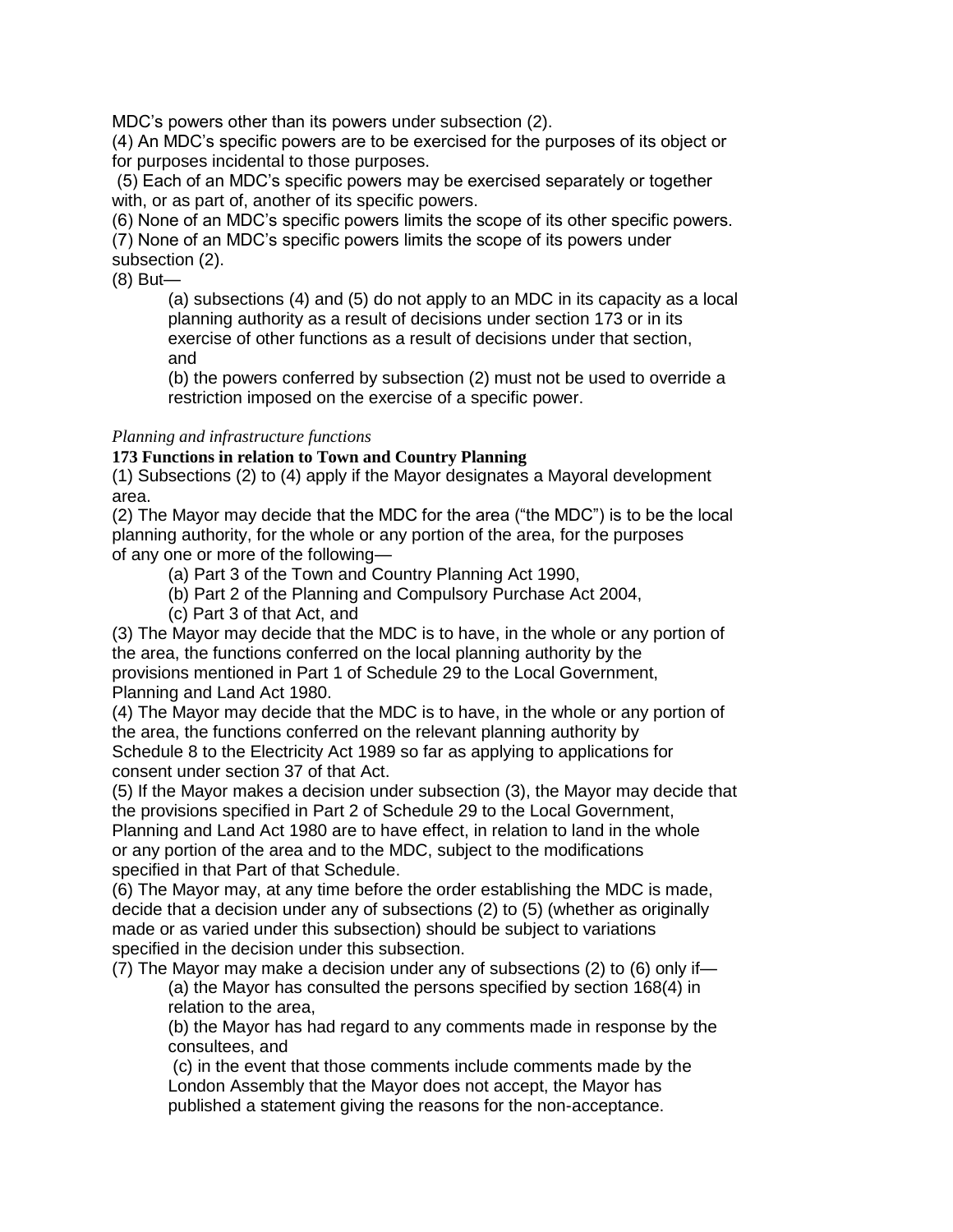(8) If the Mayor makes a decision under any of subsections (2) to (6), the Mayor must—

(a) publicise the decision, and

(b) notify the Secretary of State of the decision.

(9) A decision under subsection (2), or a decision under subsection (5) varying a decision under subsection (2), may make different provision for different portions of the area.

(10) For the purposes of subsection (6) "variation", in relation to a decision, includes a variation that involves—

(a) revocation of all or part of the decision, or

(b) substitution of something new for all or part of the decision, including substitution of something wholly unlike what it replaces.

## **174 Arrangements for discharge of, or assistance with, planning functions**

(1) Where an MDC, as a result of being the local planning authority for purposes of Part 3 of the Town and Country Planning Act 1990 in relation to any area, has functions in place of a London borough council or the Common Council of the City of London, the MDC may make arrangements for the discharge of any of those functions by that council.

(2) Where arrangements are in force under subsection (1) for the discharge of any functions of an MDC by a council—

(a) that council may arrange for the discharge of those functions by a committee, sub-committee or officer of the council, and

(b) section 101(2) of the Local Government Act 1972 (delegation by committees and sub-committees) applies in relation to those functions as it applies in relation to the functions of that council.

(3) Arrangements under subsection (1) for the discharge of any functions do not prevent the MDC from exercising those functions.

(4) Subsection (5) applies where an MDC, as a result of being the local planning authority for purposes of Part 2 or 3 of the Planning and Compulsory Purchase Act 2004 in relation to any area, has functions in place of a London borough council or the Common Council of the City of London.

(5) The MDC may seek from that council, and that council may give, assistance in connection with the MDC's discharge of any of those functions.

## **175 Removal or restriction of planning functions**

(1) This section applies if an order establishing an MDC ("the MDC") has been made.

(2) The Mayor may decide in relation to a function conferred on the MDC as a result of a decision under section 173(2) or (3)—

(a) that the MDC is to cease to have the function, whether in all respects or

in respects specified in the decision, or

(b) that the exercise of the function by the MDC is to be subject to restrictions specified in the decision.

(3) If the Mayor makes a decision under subsection (2) ("the new decision"), the Mayor may decide that any provision made under section 169(2) in consequence of a decision under section 173(4) should, in consequence of the new decision, be amended or revoked as specified in the decision under this subsection.

(4) A reference in subsection (2) or (3) to a decision under a provision of section 173 is, where that decision has been varied (whether once or more than once)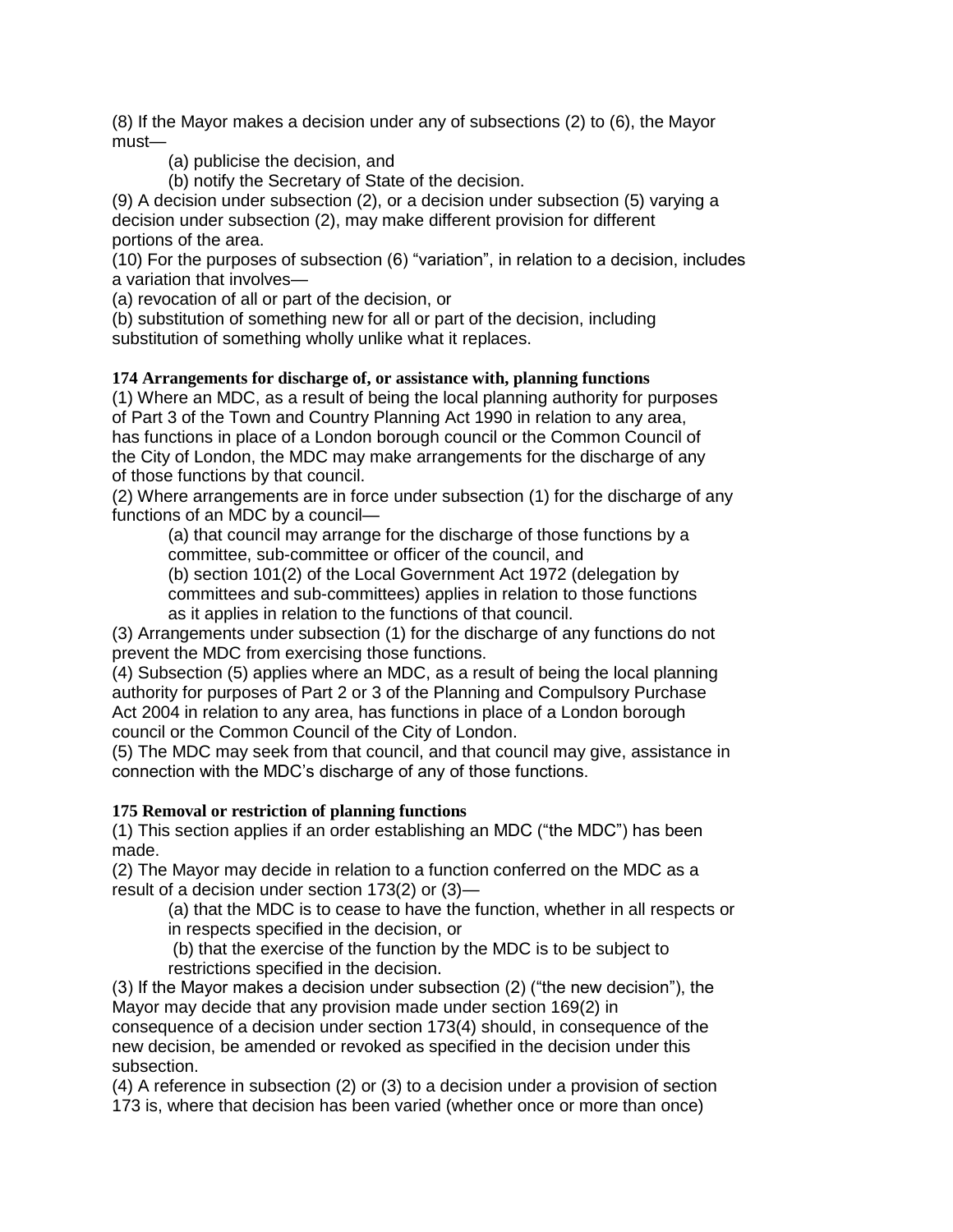under section 173(5), a reference to that decision as varied.

(5) If the Mayor makes a decision under subsection (2) or (3), the Mayor must—

- (a) publicise the decision, and
- (b) notify the Secretary of State of the decision.
- (6) The Secretary of State must give effect to a decision notified under subsection

(5) by exercising the power to amend the order under 169(2) that establishes the MDC (see section 14 of the Interpretation Act 1978).

## **176 Powers in relation to infrastructure**

(1) An MDC may provide infrastructure.

(2) An MDC may facilitate the provision of infrastructure.

(3) In this section "provide" includes provide by way of acquisition, construction, conversion, improvement or repair (and "provision" is to be read in the same way).

(4) In this section "infrastructure" means—

- (a) water, electricity, gas, telecommunications, sewerage or other services,
- (b) roads or other transport facilities,
- (c) retail or other business facilities,
- (d) health, educational, employment or training facilities,
- (e) social, religious or recreational facilities,

(f) cremation or burial facilities, and

(g) community facilities not falling within paragraphs (a) to (f).

## *Land functions*

### **177 Powers in relation to land**

(1) An MDC may regenerate or develop land.

(2) An MDC may bring about the more effective use of land.

(3) An MDC may provide buildings or other land.

(4) An MDC may carry out any of the following activities in relation to land—

(a) acquiring, holding, improving, managing, reclaiming, repairing or disposing of buildings, other land, plant, machinery, equipment or other property,

(b) carrying out building and other operations (including converting or demolishing buildings), and

(c) creating an attractive environment.

- (5) An MDC may facilitate—
	- (a) the regeneration or development of land,
	- (b) the more effective use of land,
	- (c) the provision of buildings or other land, or
	- (d) the carrying out of activities mentioned in subsection (4).
- (6) In this section—
	- (a) a reference to a "building" is a reference to—
- (i) a building or other structure (including a house-boat or caravan), or

(ii) any part of something within sub-paragraph (i);

(b) "develop" includes redevelop (and "development" includes redevelopment);

(c) "improve", in relation to buildings, includes refurbish, equip and fit out;

(d) "provide" includes provide by way of acquisition, construction,

conversion, improvement or repair (and "provision" is to be read in the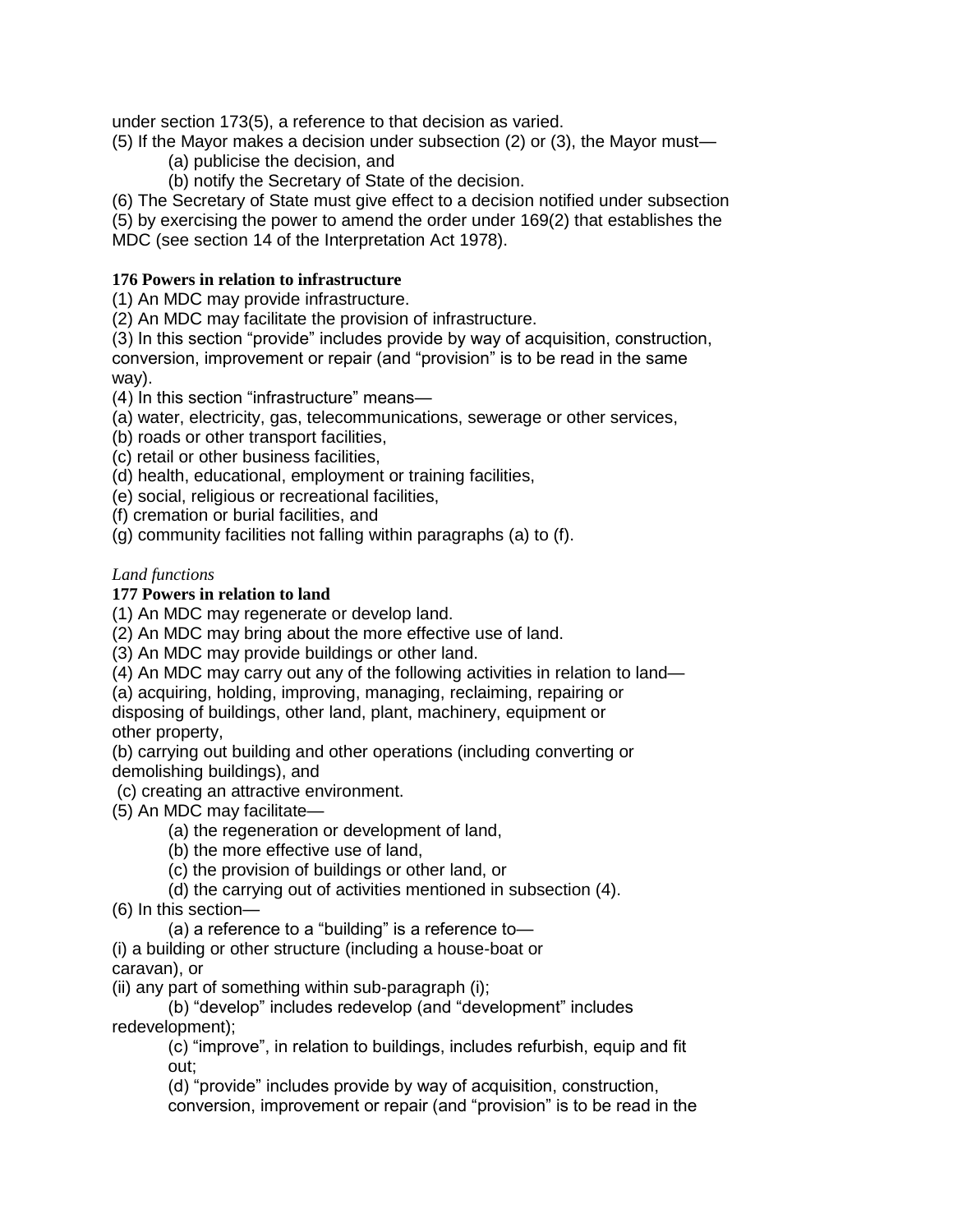same way).

## **178 Acquisition of land**

(1) An MDC may by agreement acquire land in its area or elsewhere.

(2) An MDC may acquire land in its area, or elsewhere in Greater London,

compulsorily if the Secretary of State authorises it to do so.

(3) An MDC must obtain the consent of the Mayor of London before submitting a compulsory purchase order authorising an acquisition under subsection (2) to the Secretary of State for confirmation.

(4) The power under subsection (2) includes power to acquire new rights over land.

(5) Subsection (6) applies where—

(a) land forming part of a common, open space or allotment is being acquired under subsection (2), or

(b) new rights are being acquired under subsection (2) over land forming part of a common, open space or allotment.

(6) The power under subsection (2) includes power to acquire land compulsorily for giving in exchange for that land or those new rights.

(7) Part 1 of Schedule 2 to the Housing and Regeneration Act 2008 (compulsory acquisition of land by the Homes and Communities Agency) applies in relation to the acquisition of land under subsection (2) as it applies in relation to the acquisition of land under section 9 of that Act.

(8) In that Part of that Schedule as applied by subsection (7)—

(a) references to section 9 of that Act are to be read as references to subsection (2),

(b) references to the Homes and Communities Agency are to be read as references to the MDC concerned, and

(c) references to Part 1 of that Act are to be read as references to this Chapter.

(9) The provisions of Part 1 of the Compulsory Purchase Act 1965 (other than section 31) apply, so far as applicable, to the acquisition by an MDC of land by agreement.

(10) In subsection (5)—

"allotment" means any allotment set out as a fuel allotment, or a field garden allotment, under an Inclosure Act;

"common" has the meaning given by section 19(4) of the Acquisition of Land Act 1981;

"open space" means any land which is—

(a) laid out as a public garden,

(b) used for the purposes of public recreation, or

(c) a disused burial ground.

## **179 Powers in relation to acquired land**

(1) Schedule 3 to the Housing and Regeneration Act 2008 (powers, in relation to land of the Homes and Communities Agency, to override easements etc, to extinguish public rights of way, and in relation to burial grounds and consecrated land) applies in relation to an MDC and its land as it applies in relation to the Homes and Communities Agency and its land.

(2) In that Schedule as applied by subsection (1), references to the Homes and Communities Agency are to be read as references to the MDC concerned.

(3) The power of the Secretary of State under Part 2 of that Schedule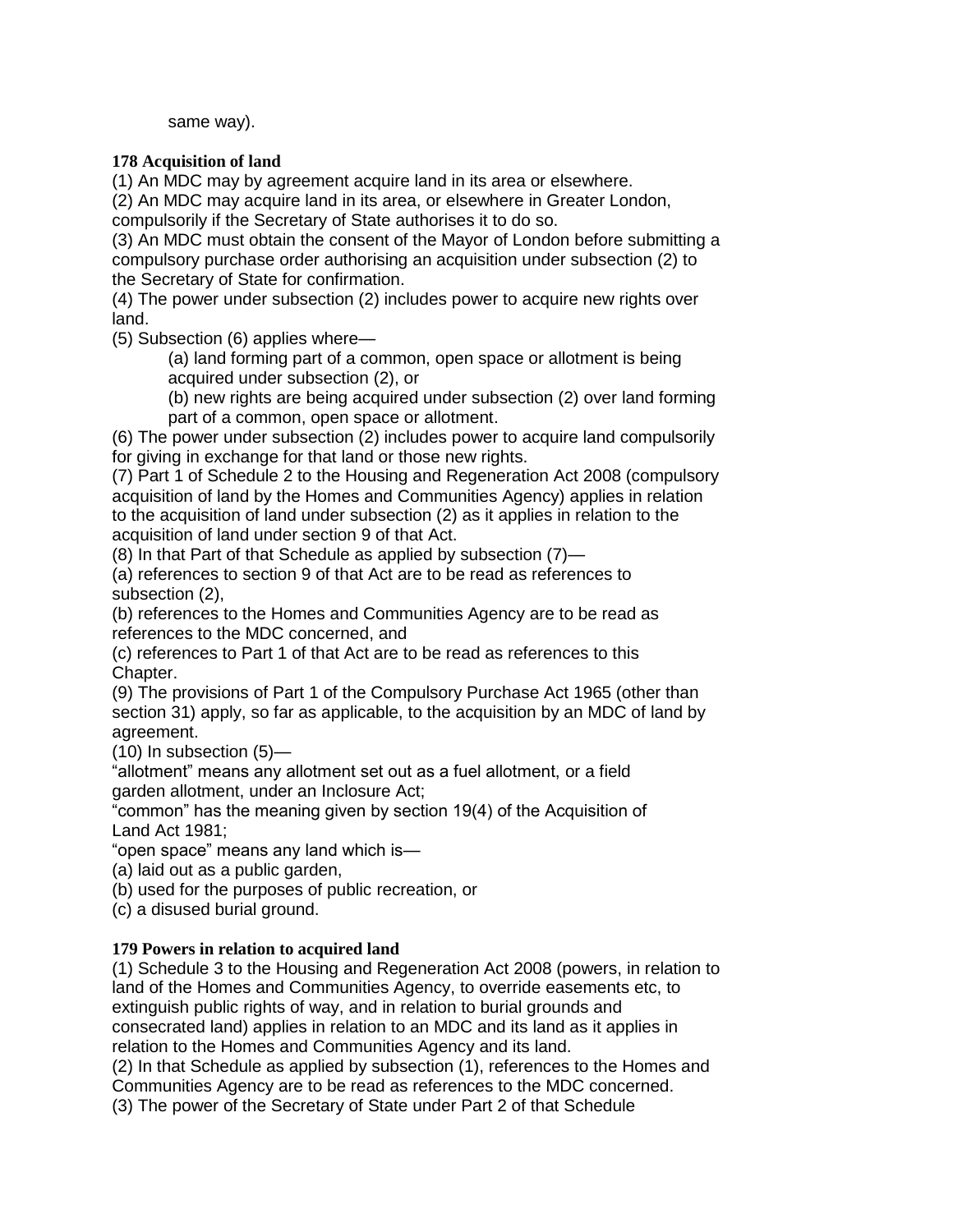(extinguishment of public rights of way) as applied by subsection (1) is exercisable only with the consent of the Mayor.

(4) Schedule 4 to that Act (powers in relation to, and for, statutory undertakers) applies in relation to an MDC and its land as it applies in relation to the Homes and Communities Agency and its land.

(5) In that Schedule as applied by subsection (4)—

(a) references to the Homes and Communities Agency are to be read as references to the MDC concerned, and

(b) references to Part 1 of that Act are to be read as references to this Chapter.

## **180 Restrictions on disposal of land**

(1) An MDC may not dispose of land for less than the best consideration which can reasonably be obtained unless the Mayor consents.

(2) Subsection (1) does not apply to a disposal by way of a short tenancy if the disposal consists of—

(a) the grant of a term of not more than 7 years, or

(b) the assignment of a term which, at the date of assignment, has not more than 7 years to run.

(3) An MDC may not dispose of land which has been compulsorily acquired by it under this Chapter unless the Mayor consents.

(4) Subject to subsections (1) to (3), an MDC may dispose of land held by it in any way it considers appropriate.

## **181 Power to enter and survey land**

(1) Sections 17 and 18 of the Housing and Regeneration Act 2008 (power to enter and survey land) apply in relation to an MDC as they apply in relation to the Homes and Communities Agency.

(2) In those sections as applied by subsection (1), references to that Agency are to be read as references to the MDC concerned.

## *Other functions*

## **182 Adoption of private streets**

(1) Where any street works have been executed on any land in a Mayoral development area which was then or has since become a private street (or part of a private street), the MDC for the area may serve a notice (an "adoption notice") on the street works authority requiring the authority to declare the private street (or part) to be a highway which for the purposes of the Highways Act 1980 is a highway maintainable at the public expense.

(2) Subsections (2) to (5) of section 157 of the Local Government, Planning and Land Act 1980 (appeal against corresponding notice served by an urban development corporation, and deemed adoption where no appeal or compliance) apply in relation to an adoption notice under subsection (1) of this section as they apply in relation to an adoption notice under subsection (1) of that section.

(3) Section 157(6) of that Act (interpretation) applies for the purposes of this section.

## **183 Businesses, subsidiaries and other companies**

(1) An MDC may carry on any business.

(2) An MDC may with the consent of the Mayor—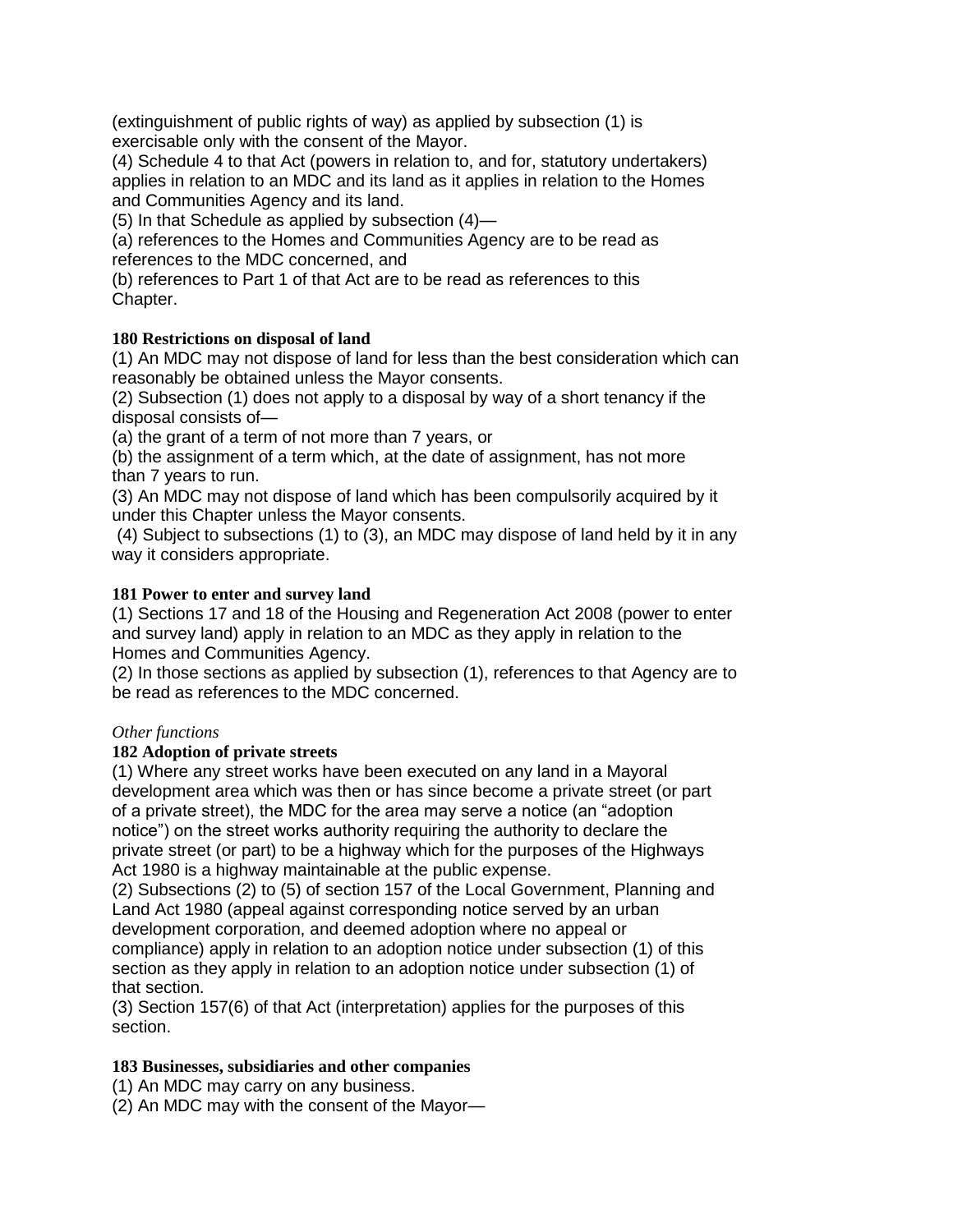(a) form, or

(b) acquire interests in,

bodies corporate.

(3) An MDC must ensure that no subsidiary of the MDC engages in an activity which the MDC would not be required or permitted to carry on.

(4) An MDC must ensure that no subsidiary of the MDC—

(a) borrows from a person other than the MDC, or

(b) raises money by the issue of shares or stock to a person other than the MDC,

without the consent of the Mayor.

(5) In subsection (1) "business" includes undertaking.

(6) In this section "subsidiary" has the meaning given by section 1159 of the Companies Act 2006.

## **184 Financial assistance**

(1) An MDC may, with the consent of the Mayor, give financial assistance to any person.

(2) Financial assistance under this section may be given in any form.

(3) Financial assistance under this section may, in particular, be given by way of—

(a) grants,

(b) loans,

(c) guarantee or indemnity,

(d) investment, or

(e) incurring expenditure for the benefit of the person assisted.

(4) Financial assistance under this section may be given on such terms and conditions as the MDC giving it considers appropriate (including provision for repayment, with or without interest).

## **185 Powers in relation to discretionary relief from non-domestic rates**

(1) Subsection (2) applies if the Mayor designates a Mayoral development area.

(2) The Mayor may decide that the MDC for the area is to have—

(a) in relation to qualifying hereditaments in the area, the function of making decisions (under section 47(3) and (6) of the 1988 Act) to the effect that section 47 of the 1988 Act applies as regards a hereditament, and

(b) in relation to a hereditament as regards which that section applies as a result of a decision made by the MDC, the function of making the determinations mentioned in section 47(1)(a) of the Local Government Finance Act 1988 (determination of amount of discretionary relief).

(3) The Mayor may at any time decide that a decision under subsection (2) should be revoked.

(4) The Mayor may make a decision under subsection (2) or (3) only if—

(a) the Mayor has consulted the persons specified by section 168(4) in relation to the area,

(b) the Mayor has had regard to any comments made in response by the consultees, and

(c) in the event that those comments include comments made by the London Assembly that the Mayor does not accept, the Mayor has published a statement giving the reasons for the non-acceptance.

- (5) If the Mayor makes a decision under subsection (2) or (3), the Mayor must—
	- (a) publicise the decision, and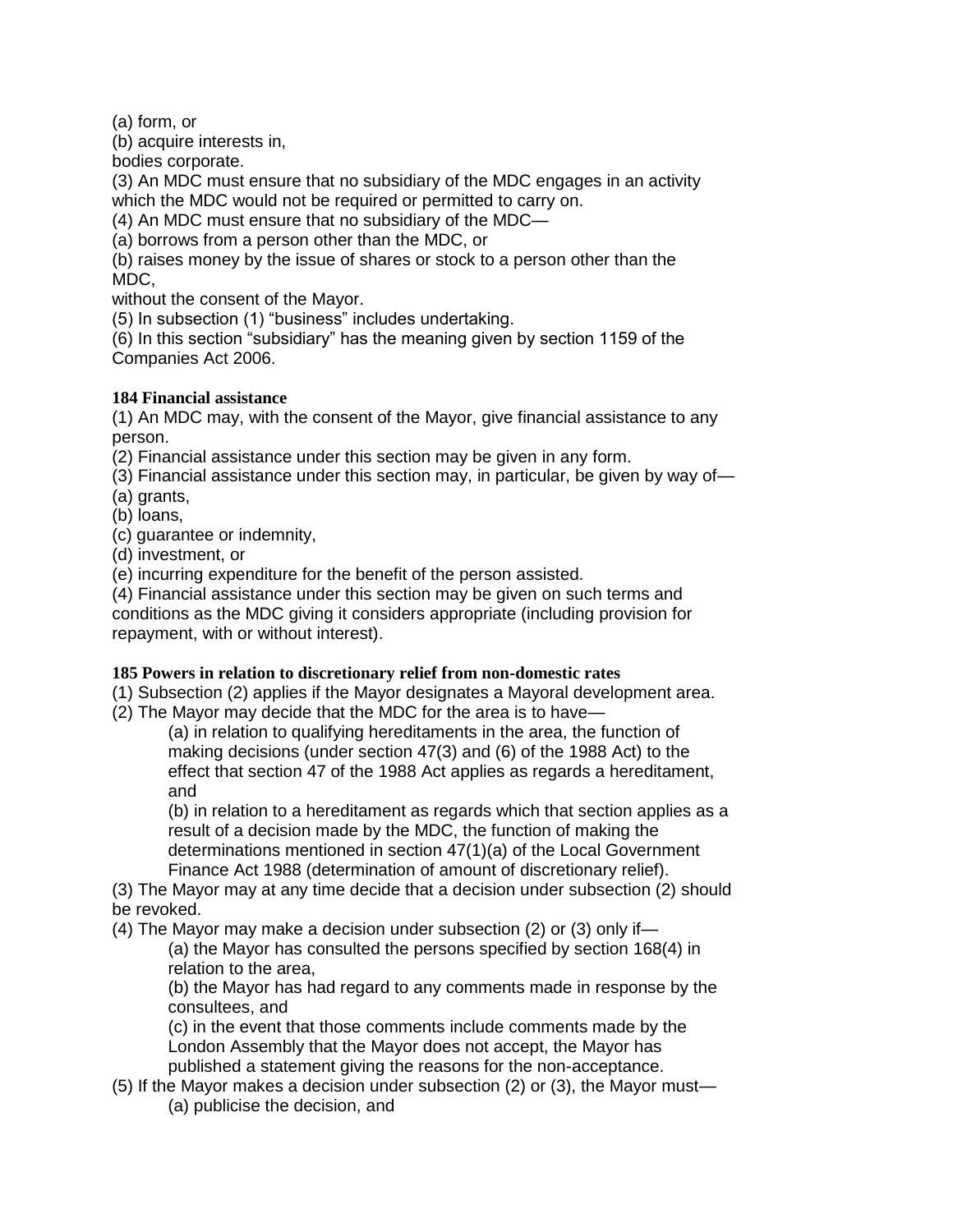(b) notify the Secretary of State of the decision.

(6) If the Secretary of State receives notification under subsection (5) of a decision, the Secretary of State must give effect to the decision—

(a) when making the order under section 169(2) that establishes an MDC for the area, or

(b) by exercising the power to amend that order (see section 14 of the Interpretation Act 1978).

(7) Exercise by an MDC of functions mentioned in subsection (2) requires the Mayor's consent.

(8) If an MDC has the functions mentioned in subsection (2) it has them in place of the authority that would otherwise have them.

(9) For the purposes of subsection (2), a hereditament is a "qualifying hereditament" on a day if neither—

(a) section 43(6) of the 1988 Act (charities and community amateur sports clubs), nor

(b) section 47(5B) of the 1988 Act (certain organisations not established or conducted for profit),

applies on that day.

## *Dissolution*

## **186 Reviews**

It is the duty of the Mayor to review, from time to time, the continuing in existence of any existing MDCs.

## **187 Transfers of property, rights and liabilities**

(1) The Mayor may at any time make a scheme (a "transfer scheme") transferring to a permitted recipient, upon such terms as the Mayor considers appropriate, any property, rights or liabilities which are for the time being vested in an MDC.

(2) A transfer scheme may provide for a transfer to a person within paragraph (c), (d) or (e) of the definition of "permitted recipient" in subsection (4) only if the person consents.

(3) The Mayor must publish a transfer scheme as soon after it is made as is reasonably practicable.

(4) In this section—

"functional body" has the meaning given by section 424(1) of the Greater London Authority Act 1999;

"permitted recipient" means—

(a) the Greater London Authority,

(b) a functional body other than the MDC concerned,

- (c) a London borough council,
- (d) the Common Council of the City of London, or
- (e) any other person.

#### **188 Dissolution: final steps**

(1) Subsection (2) applies if no property, no rights and no liabilities are vested in an MDC ("the MDC").

(2) The Mayor may request the Secretary of State to revoke the order under section 169(2) which established the MDC.

(3) If the Secretary of State receives a request under subsection (2), the Secretary of State must make an order giving effect to the request.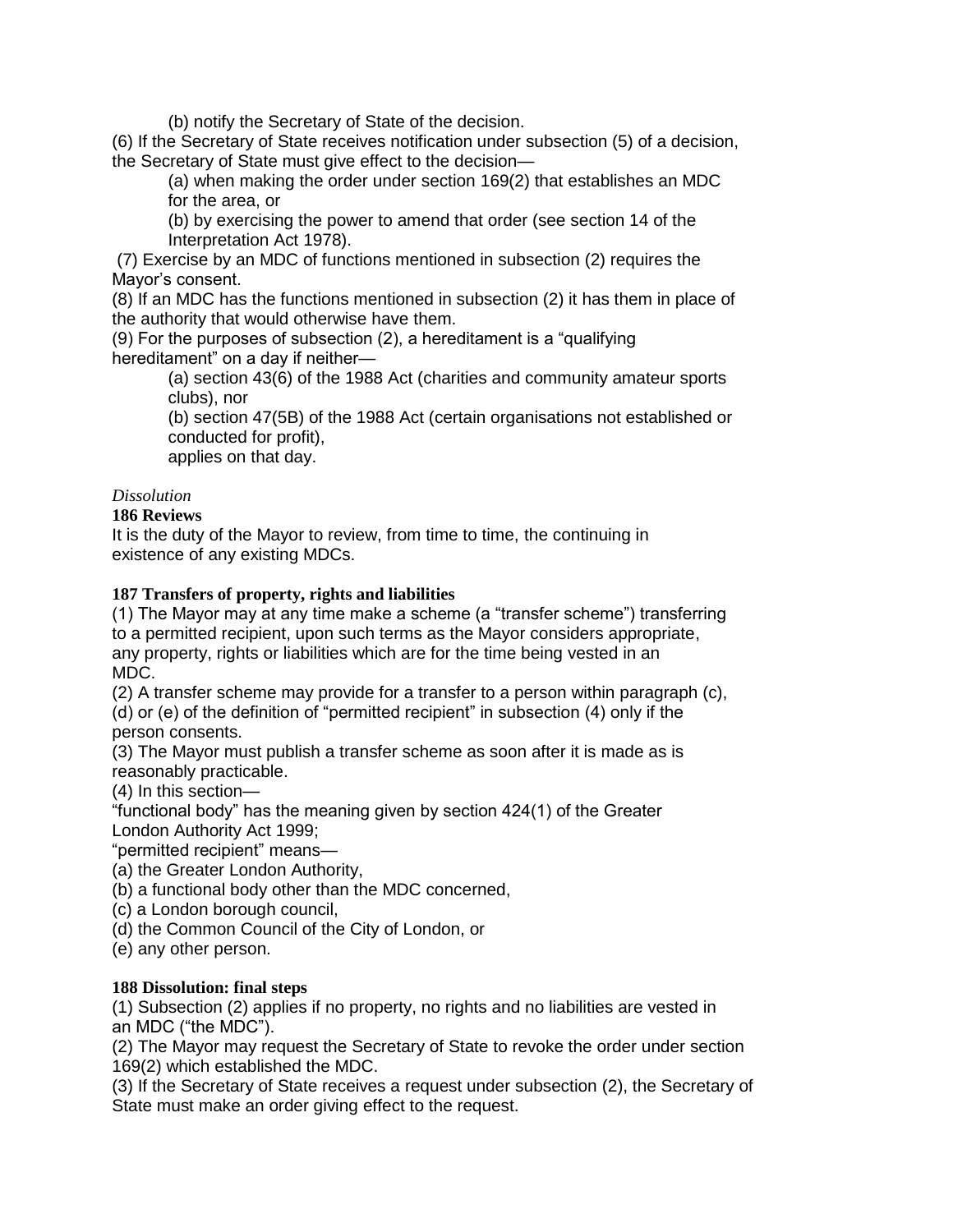(4) Where the Secretary of State makes an order under subsection (3)—

(a) the MDC is dissolved on the coming into force of the order, and

(b) the Mayor must revoke the designation of the Mayoral development area for which the MDC was established.

(5) Where the Mayor makes a revocation under subsection (4)(b), the Mayor must—

(a) publicise the revocation, and

(b) notify the Secretary of State of the revocation.

### *General*

### **189 Transfer schemes: general provisions**

(1) In this section—

"transfer scheme" means a scheme under section 171(1) or (4) or 187(1); "transferee", in relation to a transfer scheme, means the person to whom property, rights or liabilities are transferred by the scheme;

"transferor", in relation to a transfer scheme, means the person from whom property, rights or liabilities are transferred by the scheme.

(2) The things that may be transferred under a transfer scheme include—

(a) property, rights or liabilities that could not otherwise be transferred;

(b) property acquired, and rights and liabilities arising, after the making of the scheme.

(3) A transfer scheme may make consequential, supplementary, incidental or transitional provision and may in particular—

(a) make provision for certificates issued by the Secretary of State to be conclusive evidence that property has been transferred;

(b) create rights, or impose liabilities, in relation to property or rights transferred;

(c) make provision about the continuing effect of things done (or having effect as if done) by or in relation to the transferor in respect of anything transferred;

(d) make provision about the continuation of things (including legal proceedings) in the process of being done by, on behalf of or in relation to the transferor in respect of anything transferred;

(e) make provision for references to the transferor in an instrument or other document in respect of anything transferred to be treated as references to the transferee;

(f) make provision for the shared ownership or use of property.

(4) The Transfer of Undertakings (Protection of Employment) Regulations 2006 (S.I. 2006/246), as from time to time amended, apply to a transfer under a transfer scheme where the transfer relates to rights or liabilities under a contract of employment (whether or not it is a relevant transfer for the purposes of those regulations).

(5) A transfer scheme may provide—

(a) for modification by agreement;

(b) for modifications to have effect from the date when the original scheme came into effect.

(6) In this section "rights" and "liabilities" include rights, or (as the case may be) liabilities, in relation to a contract of employment.

## **190 Guidance by the Mayor**

(1) The Mayor may give guidance to an MDC as to the exercise of any of the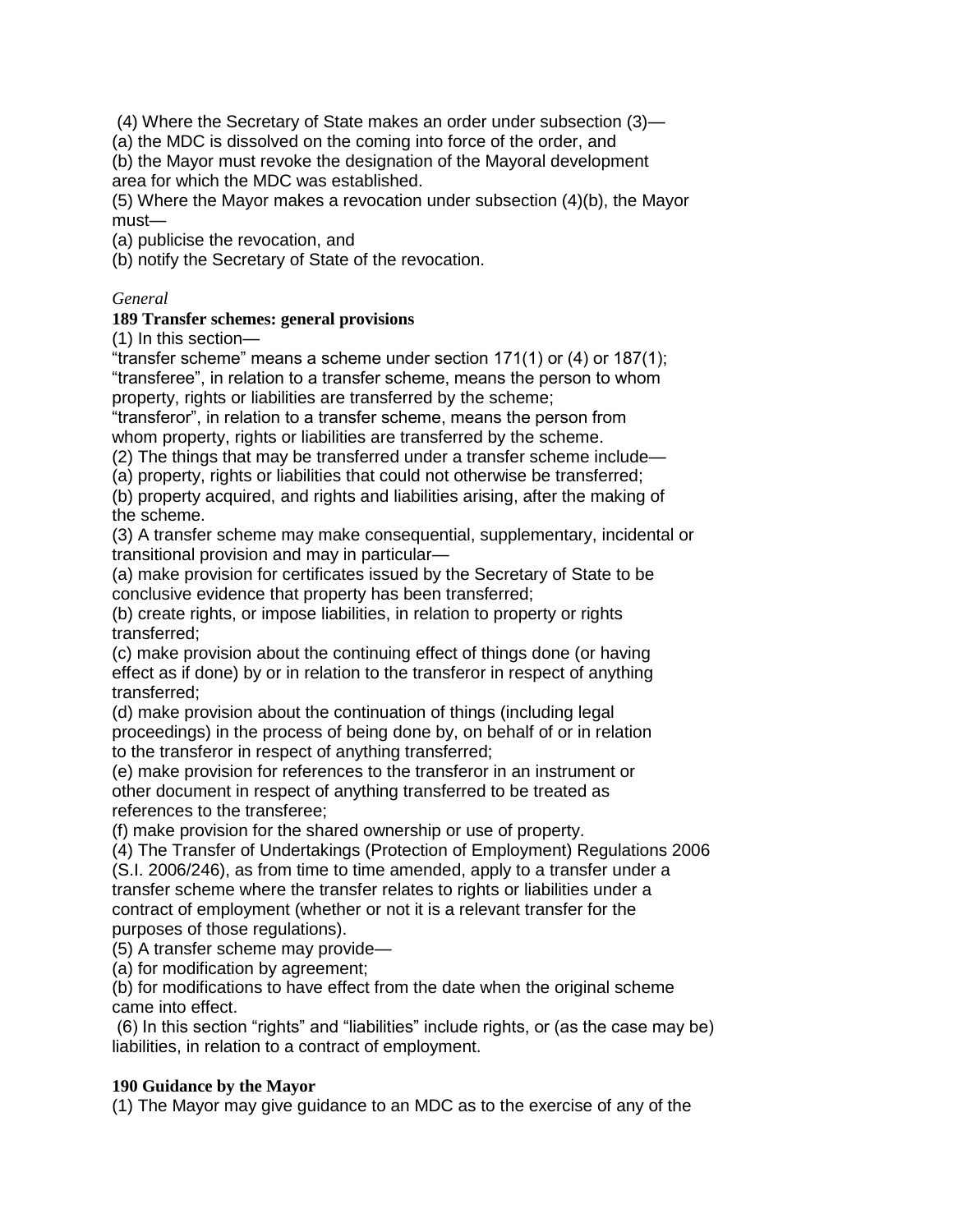MDC's functions.

(2) Before giving guidance under this section, the Mayor must consult such persons as the Mayor considers appropriate.

(3) The Mayor must publish any guidance given under this section as soon as reasonably practicable after giving it.

(4) The Mayor may revoke guidance given under this section.

(5) The Mayor must—

(a) consult, before revoking guidance given under this section, such persons as the Mayor considers appropriate, and

(b) publish the fact that guidance given under this section has been revoked as soon as reasonably practicable after the revocation of the guidance.

(6) An MDC must, in exercising its functions, have regard to any guidance given to it under this section that is for the time being in force.

(7) References in this section to giving guidance include references to giving guidance by varying existing guidance.

## **191 Directions by the Mayor**

(1) The Mayor may give an MDC general or specific directions as to the exercise of any of the MDC's functions.

(2) The Mayor must publish any directions given under this Chapter by the Mayor as soon as reasonably practicable after giving them.

(3) The Mayor—

(a) may revoke any directions given under this Chapter by the Mayor, and

(b) must publish the fact that directions given under this Chapter have

been revoked as soon as reasonably practicable after the revocation.

(4) An MDC must comply with any directions given by the Mayor under this Chapter that are in force in relation to the MDC.

(5) Subsections (2) and (3)(b) do not apply to directions given under paragraph 8(1) of Schedule 21.

(6) References in this Chapter to the Mayor giving directions include references to the Mayor giving directions by varying existing directions.

## **192 Consents**

(1) A relevant consent may be given—

(a) unconditionally or subject to conditions, and

(b) generally or specifically.

(2) The Mayor may vary or revoke a relevant consent except in the case of anything already done, or agreed to be done, on the authority of it.

(3) A variation or revocation under subsection (2) does not have effect until the Mayor has served notice of it on the person to whom the relevant consent was given.

(4) In this section "relevant consent" means a consent of the Mayor required under this Chapter.

#### **193 Consequential and other amendments**

Schedule 22 (Mayoral development corporations: consequential and other amendments) has effect.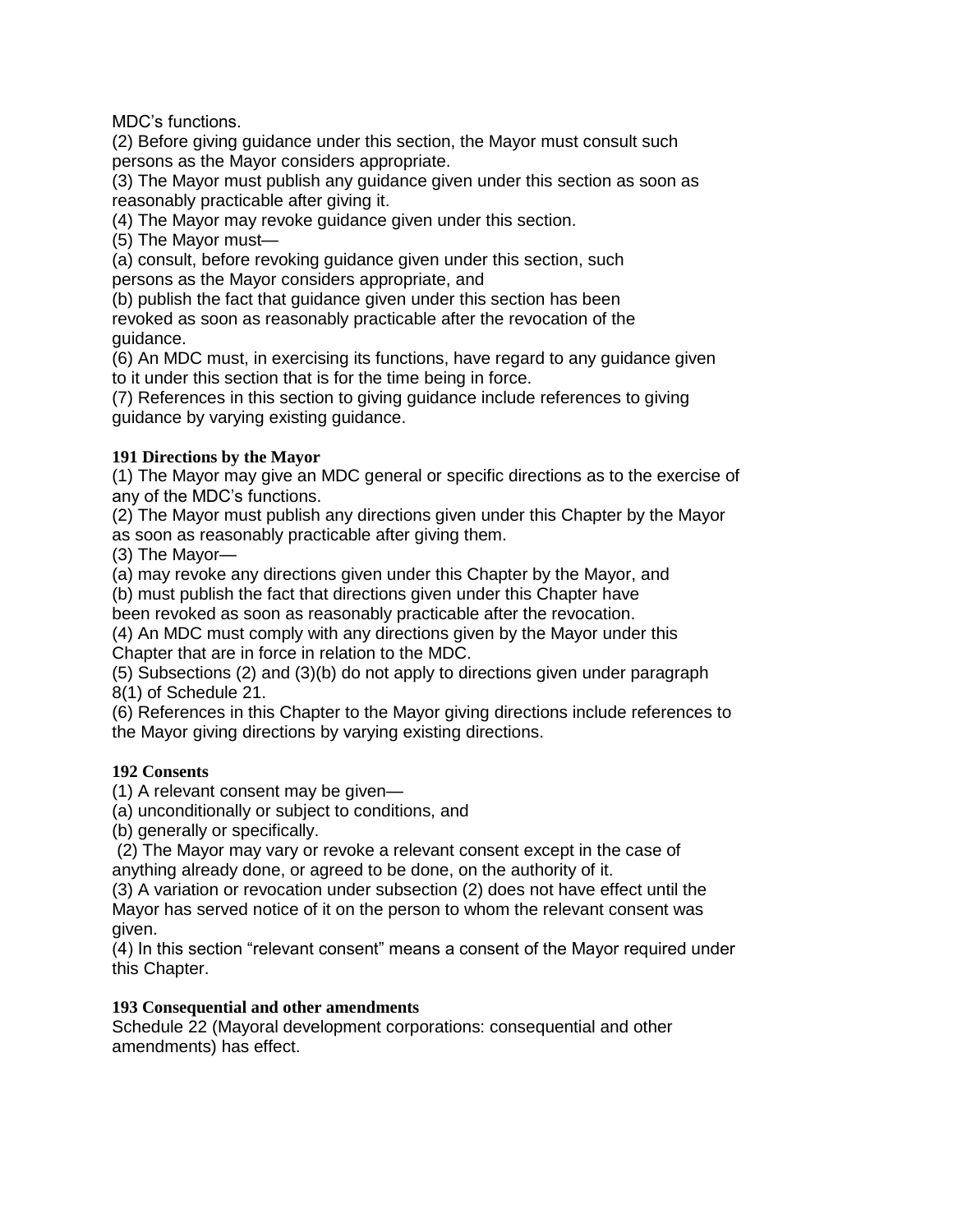## **CHAPTER 3**

GREATER LONDON AUTHORITY GOVERNANCE

### **194 Delegation of functions by Ministers to the Mayor**

(1) The Greater London Authority Act 1999 is amended as follows.

(2) After section 39 insert—

### *"Delegation to Mayor of Ministers' functions*

### **39A Delegation by Ministers**

(1) A Minister of the Crown may, to such extent and subject to such conditions as that Minister thinks fit, delegate to the Mayor any of that Minister's eligible functions.

(2) A function is eligible for the purposes of subsection (1) above if—

(a) it does not consist of a power to make regulations or other instruments of a legislative character or a power to fix fees or charges, and

(b) the Secretary of State considers that it can appropriately be exercised by the Mayor.

(3) No delegation under subsection (1) above, and no variation of a delegation under subsection (1) above, may be made without the agreement of the Mayor.

(4) A delegation under subsection (1) above may be revoked at any time by any Minister of the Crown.

(5) Section 38 above does not apply in relation to functions delegated under subsection (1) above."

(3) In section 409 (schemes for the transfer of property, rights and liabilities)— (a) after subsection (1) (Ministers may make schemes transferring property etc of the Crown) insert—

"(1A) A Minister of the Crown may make a scheme for the transfer from the Authority to the Crown of such property, rights or liabilities as the Minister of the Crown may consider

appropriate in consequence of the revocation of a delegation under section 39A(1) above of a function of any Minister of the Crown.", and

(b) in subsections (6) and (7) (provision that may be included in scheme under subsection (1) or (2)) after "subsection (1)" insert ", (1A)".

## **195 The London Environment Strategy**

(1) Before section 352 of the Greater London Authority Act 1999 insert—

#### *"The Mayor's Environment Strategy for London*

#### **351A The London Environment Strategy**

(1) The Mayor shall prepare and publish a document to be known as the "London Environment Strategy" ("the Strategy").

(2) The Strategy must contain a general assessment by the Mayor of the environment in Greater London, so far as relevant to the functions of the Authority or of the Mayor.

(3) The Strategy must contain provisions dealing with the Mayor's policies and proposals in relation to each of the following matters in relation to Greater London—

(a) biodiversity;

(b) municipal waste management;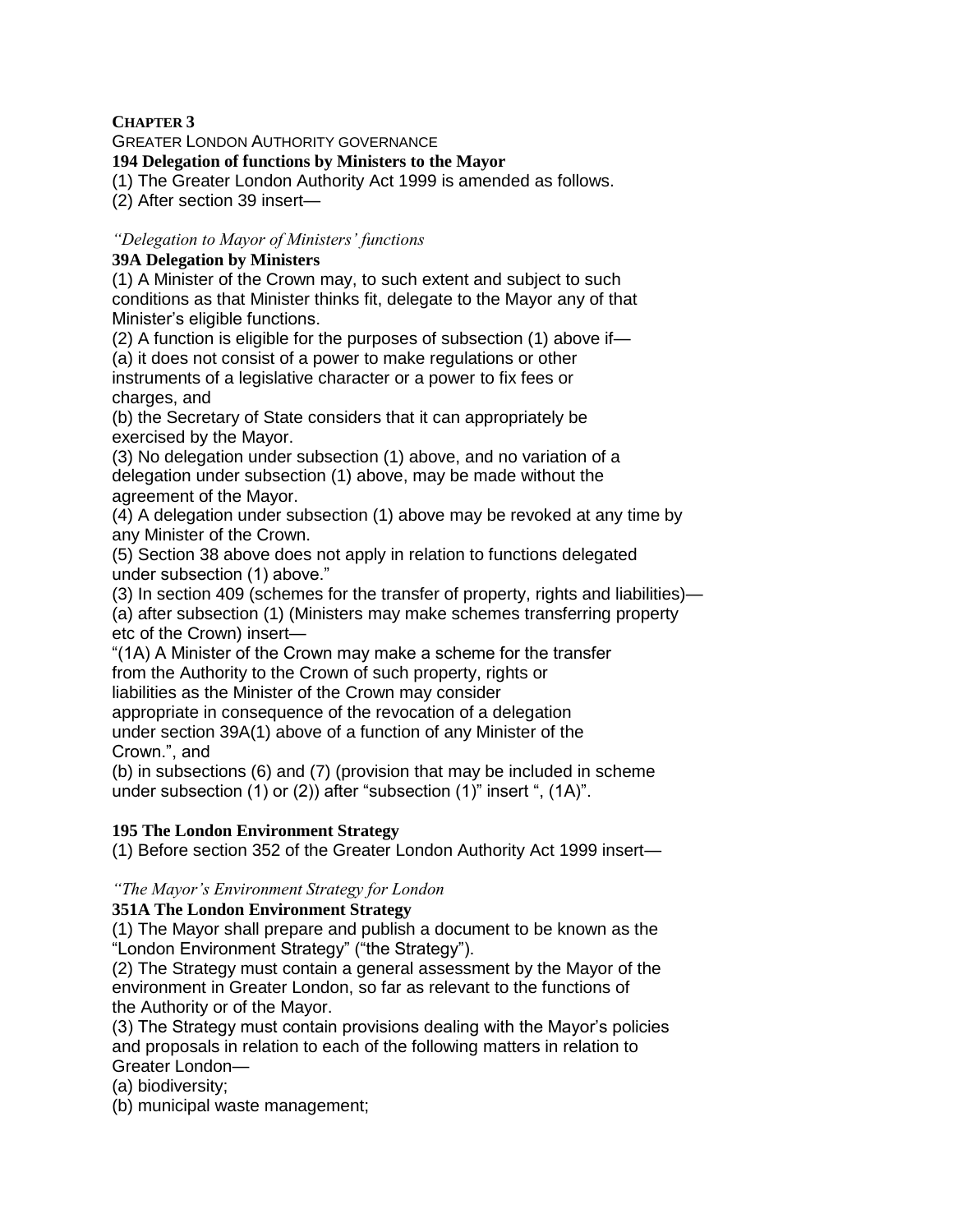(c) climate change mitigation and energy;

(d) adaptation to climate change;

(e) air quality; and

(f) ambient noise.

(4) The provisions of the Strategy dealing with a matter specified in a paragraph of subsection (2) must also contain anything required to be included in them by any other provision of this Act.

(5) The Strategy may also include provisions dealing with the Mayor's policies and proposals in relation to any other matter relating to the environment in Greater London.

(6) In preparing or revising the provisions of the Strategy dealing with a matter mentioned in subsection (3), the Mayor's duty under section 42(1)(e) applies as if it were a duty to consult any person or body whom the Mayor considers it appropriate to consult in relation to those provisions (and section 42(2) applies accordingly).

(7) Where the Strategy is revised, the Mayor must publish it as revised. (8) In this Act references to the London Environment Strategy include, unless the context otherwise requires, a reference to the Strategy as revised.

## **351B Guidance**

(1) The Secretary of State may give to the Mayor guidance—

(a) about the content of the London Environment Strategy;

(b) in relation to the preparation or revision of that Strategy.

(2) The guidance that may be given under subsection (1)(a) includes guidance as to matters which the Secretary of State considers the Mayor should, or should not, consider dealing with by formulating policies and proposals under section 351A(5).

(3) The guidance that may be given under subsection (1)(b) includes— (a) guidance specifying or describing the bodies or persons whom the Secretary of State considers the Mayor should consult in preparing or revising the London Environment Strategy or, as the case may be, the provisions dealing with a matter specified in the guidance;

(b) guidance as to the evidence of environmental change or its consequences, or the predictions of environmental change or its consequences, to which the Secretary of State considers the Mayor should have regard in preparing or revising that Strategy or, as the case may be, the provisions dealing with a matter specified in the guidance.

(4) In preparing or revising the London Environment Strategy the Mayor must have regard to any relevant guidance given under this section.

## **351C Directions as to the content of the London Environment Strategy**

(1) Where the Secretary of State considers that any of the conditions specified in subsection (2) is satisfied in relation to any provisions of the London Environment Strategy, the Secretary of State may give the Mayor a direction asto the content of those provisions.

(2) The conditions are—

(a) that the provisions are inconsistent with any policies announced by Her Majesty's government with respect to the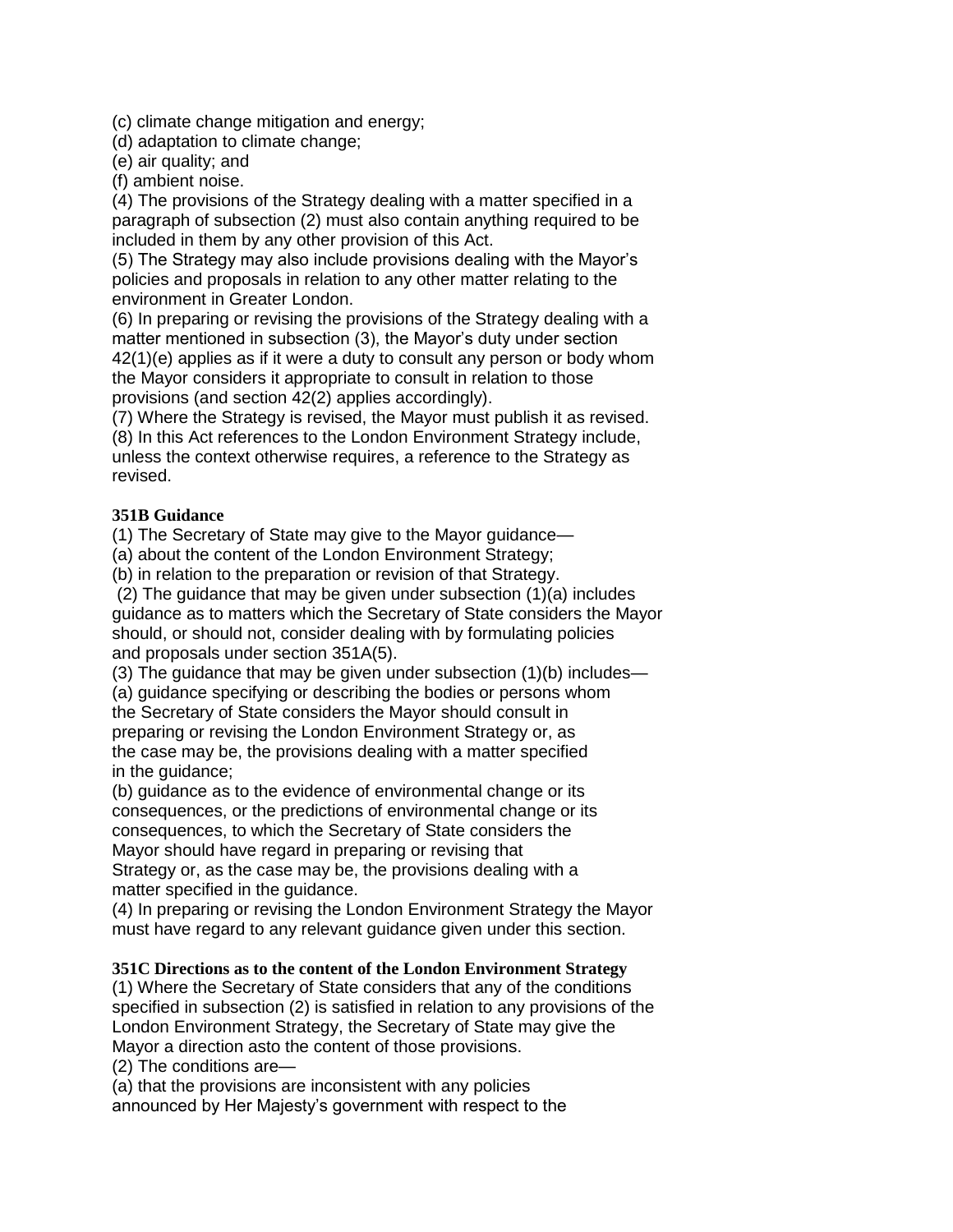matters to which they relate and the inconsistency would have a detrimental effect on achieving any of the objectives of those policies;

(b) that the provisions or their implementation are likely to be detrimental to any area outside Greater London;

(c) that the provisions are inconsistent with any EU obligation of the United Kingdom.

(3) A direction under this section may require the Mayor to make specified revisions of the London Environmental Strategy.

(4) The power of the Secretary of State to give a direction under this section may only be exercised after consultation with the Mayor.

(5) Where the Secretary of State gives a direction under this section, the Mayor must comply with the direction."

(2) Schedule 23 (which contains minor and consequential amendments to the Greater London Authority Act 1999 relating to the London Environment Strategy) has effect.

## **196 Abolition of Mayor's duty to prepare state of the environment reports**

Section 351 of the Greater London Authority Act 1999 (which provides for four-yearly reports by the Mayor on the environment in Greater London) ceases to have effect.

## **197 Mayoral strategies: general duties**

(1) Section 41 of the Greater London Authority Act 1999 (general duties of the Mayor in relation to his strategies) is amended as follows.

(2) In subsection (5)(a), for "and with such international obligations" substitute ", with the EU obligations of the United Kingdom and with such other international obligations of the United Kingdom".

(3) After subsection (9) insert—

"(9A) In exercising any function the Mayor must have regard to any strategy mentioned in subsection (1) which is relevant to the exercise of that function."

(4) Subsection (10) ceases to have effect.

## **198 Simplification of the consultation process for the Mayor's strategies**

(1) Section 42A of the Greater London Authority Act 1999 (which requires the Mayor to follow a two stage process in preparing or revising a strategy to which section 42 applies) ceases to have effect.

(2) In section 335 of that Act (public participation in preparation of the spatial development strategy)—

(a) subsections (1) to (1B) cease to have effect,

(b) in subsection (2), for the words from the beginning to "finally"

substitute "Before", and

(c) in subsection (3), after paragraph (a) insert—

"(aa) the Assembly and the functional bodies;".

## **199 London Assembly's power to reject draft strategies**

Before section 43 of the Greater London Authority Act 1999 (publicity and availability of strategies) insert—

## **"42B Assembly's power to reject draft strategies**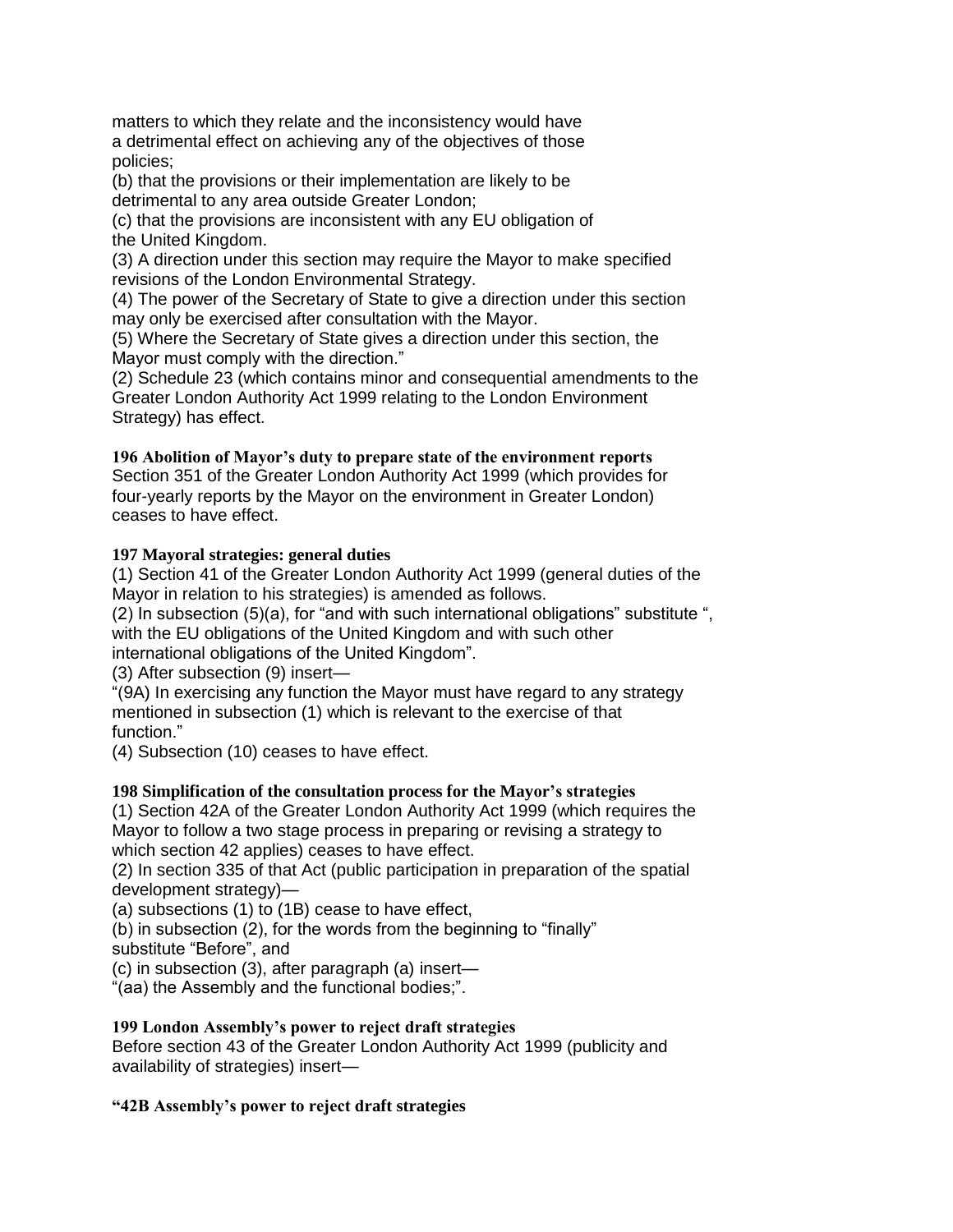(1) This section applies where the Mayor has prepared, and is ready to publish, a draft of any of the strategies to which section 41 applies (including a revised version of the strategy).

(2) But this section does not apply to a revised version of a strategy containing only revisions which—

(a) are specified in a direction as to the contents of the strategy which is given to the Mayor under this Act (or which the Mayor considers are necessary in consequence of any revisions so specified); or

(b) are not so specified but the Mayor considers to be necessary to comply with such a direction.

(3) Before publishing the strategy (or, in the case of the housing strategy, before submitting the draft to the Secretary of State) the Mayor must lay a copy of the draft before the Assembly in accordance with the standing orders of the Authority.

(4) The Mayor must not publish the strategy (or, in the case of the housing strategy, submit the draft to the Secretary of State) if, within the period of 21 days beginning with the day on which the copy is laid before the Assembly, the Assembly resolves to reject the draft.

(5) A motion for the Assembly to reject a draft strategy—

(a) must be considered at a meeting of the Assembly throughout

which members of the public are entitled to be present; and

(b) is not carried unless it is agreed to by at least two thirds of the Assembly members voting."

## **200 Transport for London: access to meetings and documents etc**

(1) Part 5A of the Local Government Act 1972 (access to meetings and documents) is amended as follows.

(2) Amend section 100J (application of Part 5A to bodies other than principal councils) in accordance with subsections (3) to (6).

(3) In subsection (1) (list of authorities treated as principal councils for the

purposes of the Part) after paragraph (bd) insert—

"(be) Transport for London;",

(4) In subsection (3) (reference in section 100A(6)(a) to council's offices includes other premises at which meeting to be held) after "(bd)," insert "(be),",

(5) After subsection (3) insert—

"(3YA) In its application by virtue of subsection (1)(be) above in relation to Transport for London, section 100E(3) has effect as if for paragraph (bb) there were substituted—

"(bb) a committee of Transport for London (with

"committee", in relation to Transport for London, here

having the same meaning as in Schedule 10 to the

Greater London Authority Act 1999); or".

(6) After subsection (4A) insert—

"(4AA) In its application by virtue of subsection (1)(be) above in relation to Transport for London, section 100G shall have effect—

(a) with the substitution for subsection  $(1)(a)$  and  $(b)$  of-

"(a) the name of every member of the council for the time being; and

(b) the name of every member of each committee or subcommittee of the council for the time being.", and